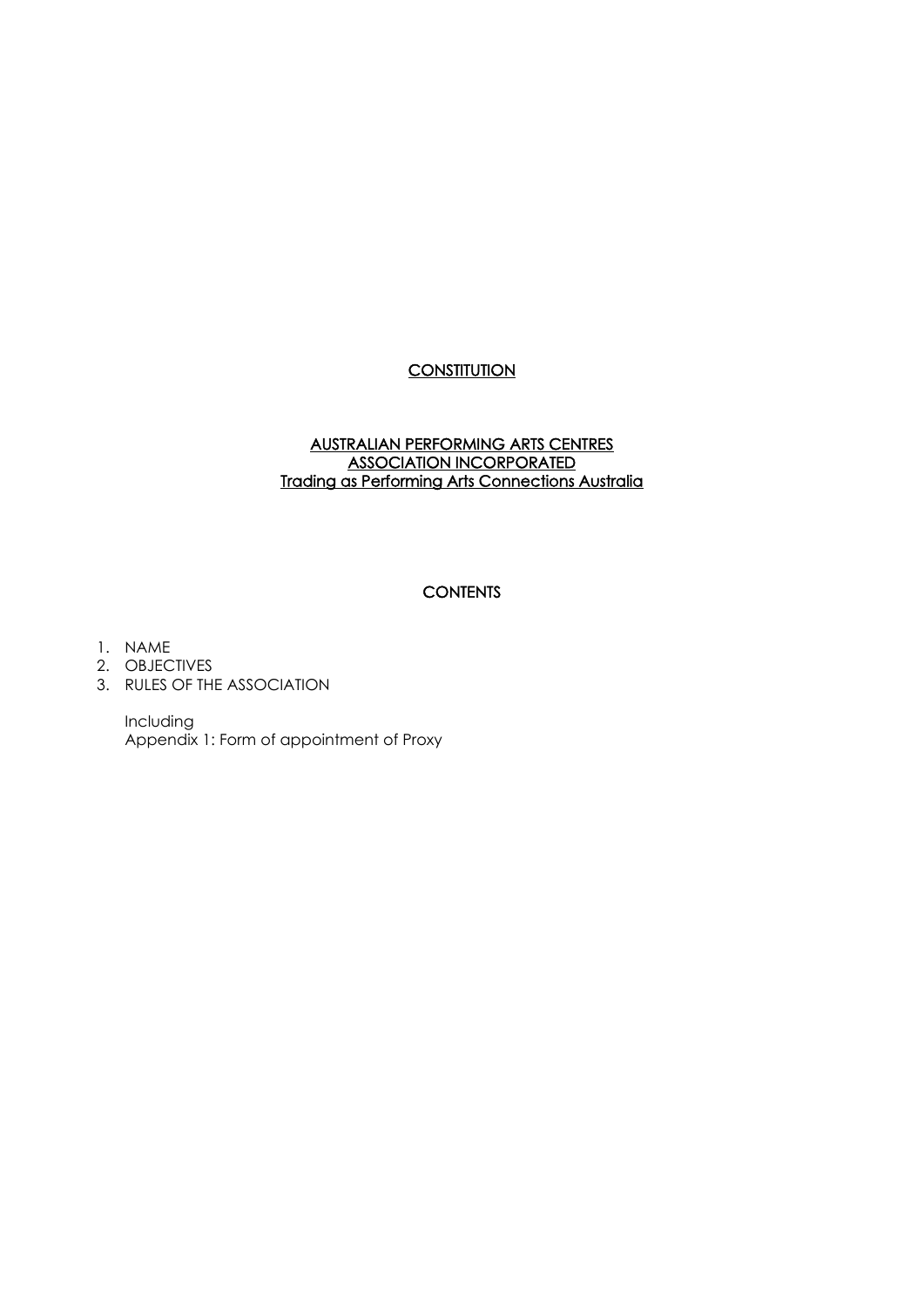# 1. NAME

The name of the Association shall be the Australian Performing Arts Centres Association Incorporated hereinafter referred to as the Association.

# 2. OBJECTIVES

- 2.1 To promote and contribute to the professional presentation of performing arts by its members.
- 2.2 To facilitate the bringing together of artists and audiences.
- 2.3 To be an industry leader in the creation, facilitation and touring of professional performing arts programmes.
- 2.4 To foster ethical standards and effective business practices in performing arts presenter operations and management.
- 2.5 To contribute to the professional development of personnel involved in the operation of performing arts centres and in the creation, presentation and management of performing arts.
- 2.6 To influence public policy and public opinion to advance the interest of its members.
- 2.7 To contribute to the promotion of activities which will enable members to develop audiences and performing arts activity in their own communities.
- 2.8 To develop and/or disseminate and exchange information on the management of performing arts centres and the presentation of the performing arts and related programs.
- 2.9 To promote the freedom of artistic expression and the pursuit of excellence within the performing arts.
- 2.10 To encourage cultural and aesthetic diversity within the performing arts.
- 2.11 To extend the performing arts marketplace and stimulate the integration of the performing arts into the fabric of society.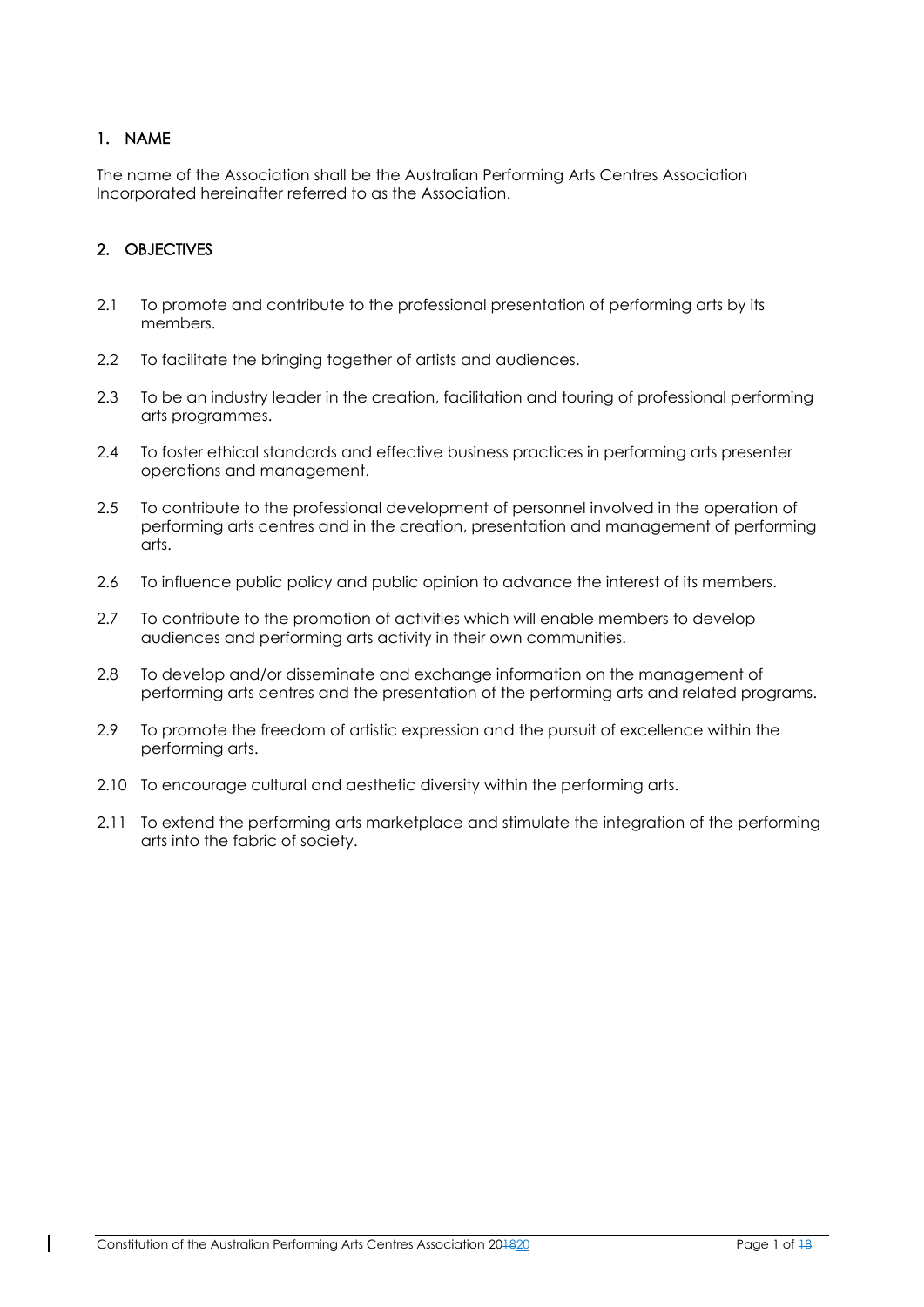### AUSTRALIAN PREFORMING ARTS CENTRES ASSOCIATION **INCORPORATED**

#### **ASSOCIATION RULES TABLE OF PROVISIONS**

| 1.         |                               |      |
|------------|-------------------------------|------|
|            |                               |      |
| 2.         |                               |      |
| 3.         |                               |      |
| 4.         |                               |      |
| 5.         |                               |      |
| 6.         |                               |      |
| 7.         |                               |      |
| 8.         |                               |      |
| 9.         |                               |      |
| 10.        |                               |      |
|            |                               |      |
| 11.        |                               |      |
| 12.        |                               |      |
| 13.        |                               |      |
| 14.        |                               |      |
| 15.        |                               |      |
| 16.        |                               |      |
| 17.        |                               |      |
| 18.        |                               |      |
| 19.        |                               |      |
| 20.        |                               |      |
|            |                               |      |
|            |                               |      |
| 21.        |                               |      |
| 22.<br>23. |                               |      |
| 24.        |                               |      |
| 25.        |                               |      |
| 26.        |                               |      |
| 27.        |                               |      |
| 28.        |                               |      |
| 29.        |                               |      |
| 30.        |                               |      |
|            |                               |      |
|            | <b>PART 5 - MISCELLANEOUS</b> | 1846 |
| 31.        |                               |      |
| 32.        |                               |      |
| 33.        |                               |      |
| 34.        |                               |      |
| 35.        |                               |      |
| 36.        |                               |      |
| 37.        |                               |      |
| 38.        |                               |      |
| 39.        |                               |      |
| 40.        |                               |      |
| 41.<br>42. |                               |      |
| 43.        |                               |      |
|            |                               |      |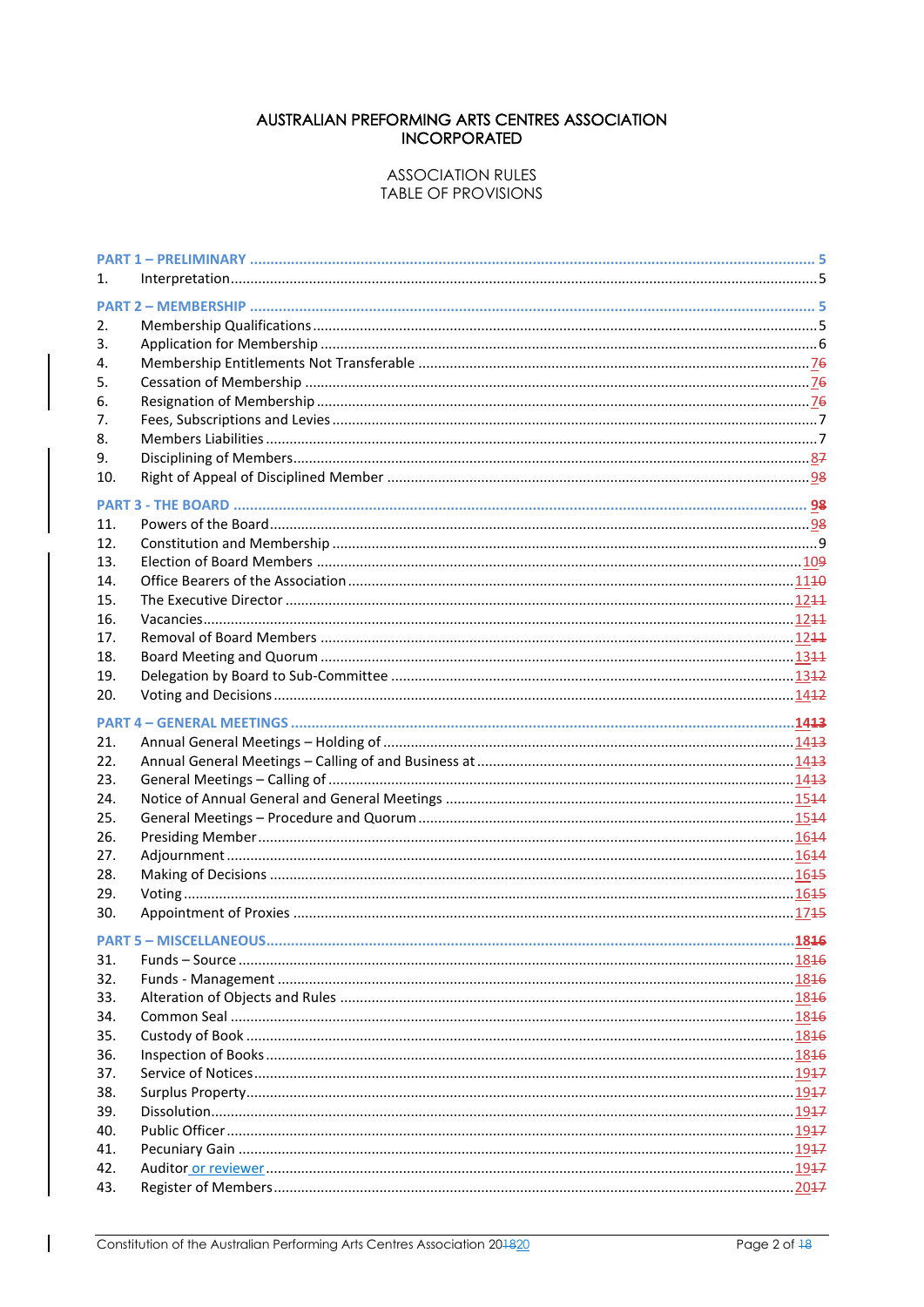| 46. |  |
|-----|--|
|     |  |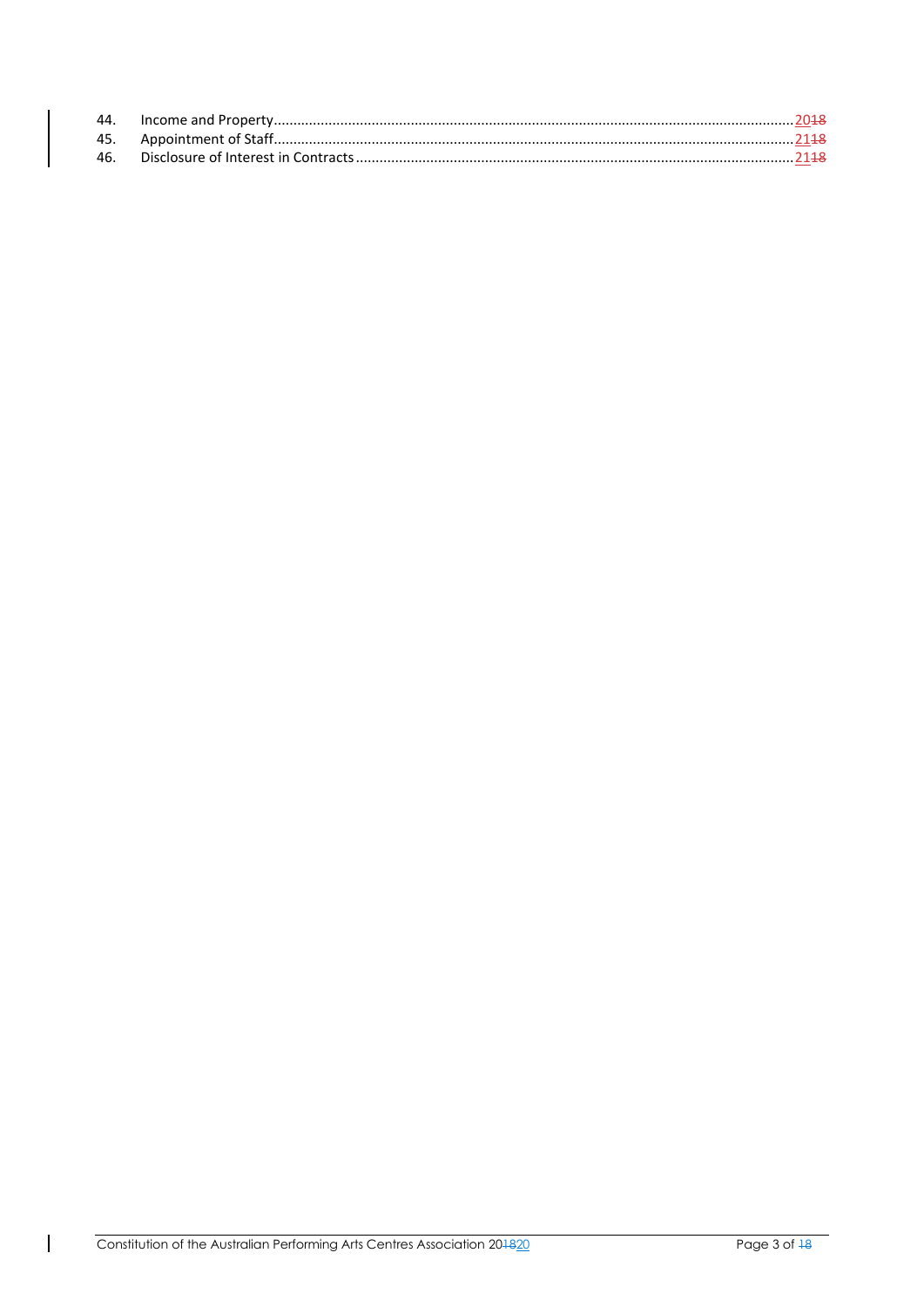# APPENDIX 1

### FORM OF APPOINTMENT OF PROXY

|                                                                                                                                                                                                                                      | (name)                |
|--------------------------------------------------------------------------------------------------------------------------------------------------------------------------------------------------------------------------------------|-----------------------|
|                                                                                                                                                                                                                                      | (member venue)        |
| which is a full financial member of the Australian Performing Arts Centres Association trading as Performing Arts<br>Connections Australia hereby appoint                                                                            |                       |
|                                                                                                                                                                                                                                      | (name of proxy)       |
| which is a full financial member of the Australian Performing Arts Centres Association trading as Performing Arts<br>Connections Australia as my proxy to vote for me on my behalf at the Annual General Meeting of the Association. | (member organisation) |
| Signature of member appointing proxy                                                                                                                                                                                                 |                       |

Name in capital letters

 $\overline{\phantom{a}}$ 

 $\overline{\phantom{a}}$ 

\_\_\_\_\_\_\_\_\_\_\_\_\_\_\_\_\_\_\_\_\_\_\_\_\_\_\_\_\_\_\_\_\_\_\_\_\_\_

NB: No member or voting representative can hold more than three five proxies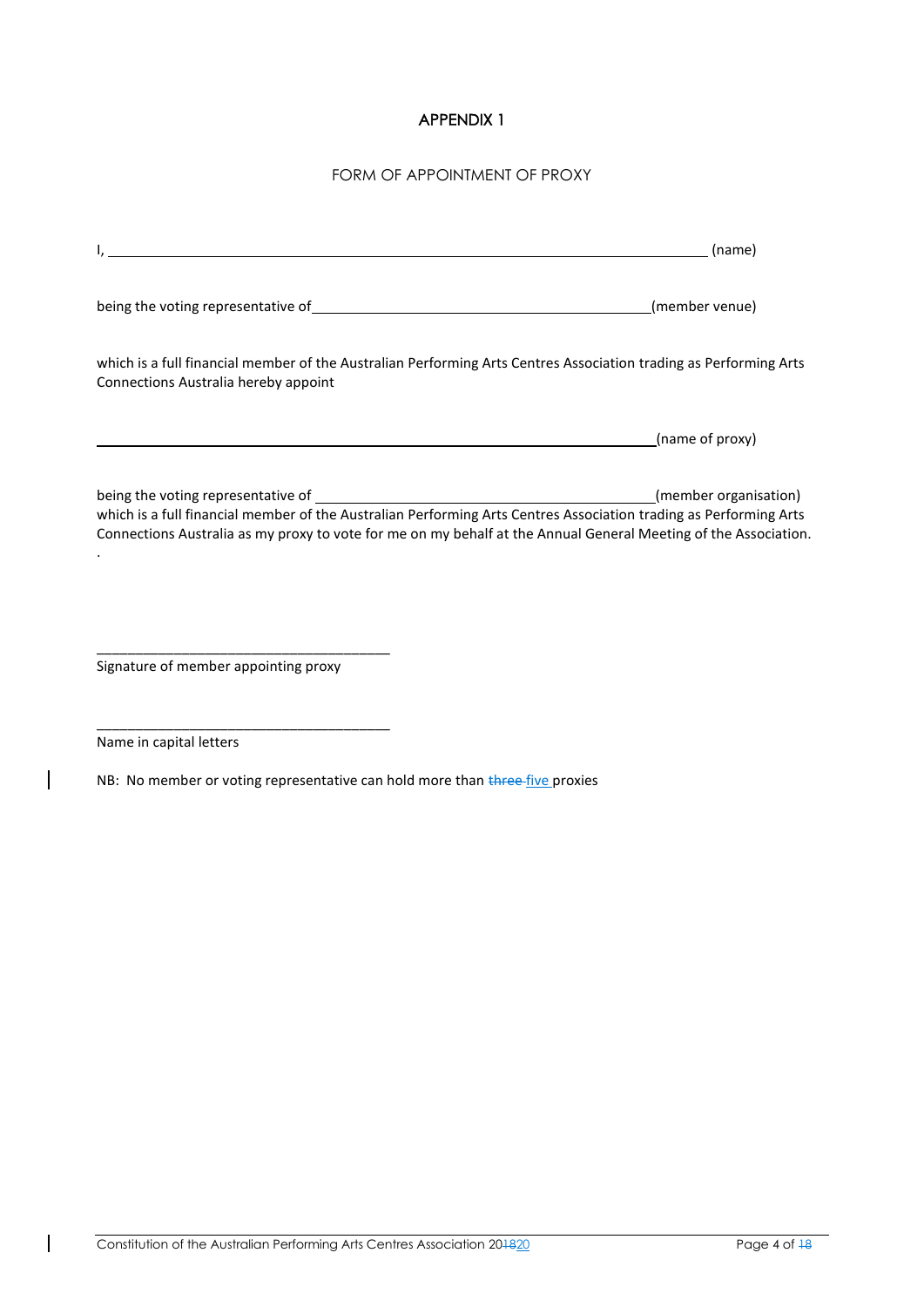# PART 1 – PRELIMINARY

## 1. Interpretation

1.1 In these rules, unless a contrary intention appears financial year means the year ending on June 30; member means a member, however described, of the Association; ordinary Board member means a member of the Board of Management who is not an office-bearer of the Association as referred to in paragraph 121(1)(a); clause 14.1;Secretary means the person or, where no such person or, where such person holds that office, the Public Officer of that Association; the act means the Associations Incorporations Act 1991; the Regulations means the Associations Incorporation Regulations.

### 1.2 In these rules –

- 1.2.1 a reference to a function includes a reference to a power, authority and duty: and
- 1.2.2 a reference to the exercise of a function includes, where the function is a power, authority or duty, a reference to the exercise of the power or authority or the performance of the duty.
- 1.3 The provisions of the Interpretations Act 1967 apply to and in respect of these rules in the same manner as those provisions would so apply if these rules were an instrument made under the Act.

# PART 2 – MEMBERSHIP

### 2. Membership Qualifications

- 2.1 A person is qualified to be a member if
	- 2.1.1 the person is a person referred to in paragraph 21(2)(a) or (b) of the Act and has not ceased to be a member of the Association at any time after incorporation of the Association under the Act: or
	- 2.1.2 the person-
		- (a) has applied or been nominated for membership in accordance with subrule 3.1;and
		- (b) has been approved for membership of the Association and deemed eligible in a membership category by the Board of the Association.
- 2.2 The members of the Association shall comprise:<br>2.2.1 Ordinary Members: Subject to clause 2.2A C
	- 2.2.1 Ordinary Members: Subject to clause 2.2A Ordinary members shall consist of performing arts presenters that facilitate the presentation of the performing arts as one of their primary functions. In addition, one performing arts presenter membership organisation in each state or territory may be an Ordinary member.
	- 2.2.2 Subject to clause 2.2A Associate Members: Associate members shall consist of any other individual or organisation with substantially similar objectives to those listed in the Constitution of the Association.
	- 2.2.3 Affiliate Members: Affiliate members shall consist of consultants or providers whose central business is not the direct creation or promotion of the performing arts but who provide support services to other members.
	- 2.2.4 Honorary Life Members: Honorary Life members shall consist of certain individuals designated, on the recommendation of the Board, by the Association at a General Meeting in recognition of meritorious service to the Association or to the performing arts industry.
- 2.2A From the date of the 2018 Special General Meeting:
	- 2.2A.1 the members of the Association shall comprise any organisation or individual with a professional involvement in the performing arts that substantially supports the objectives listed in the Constitution of the Association;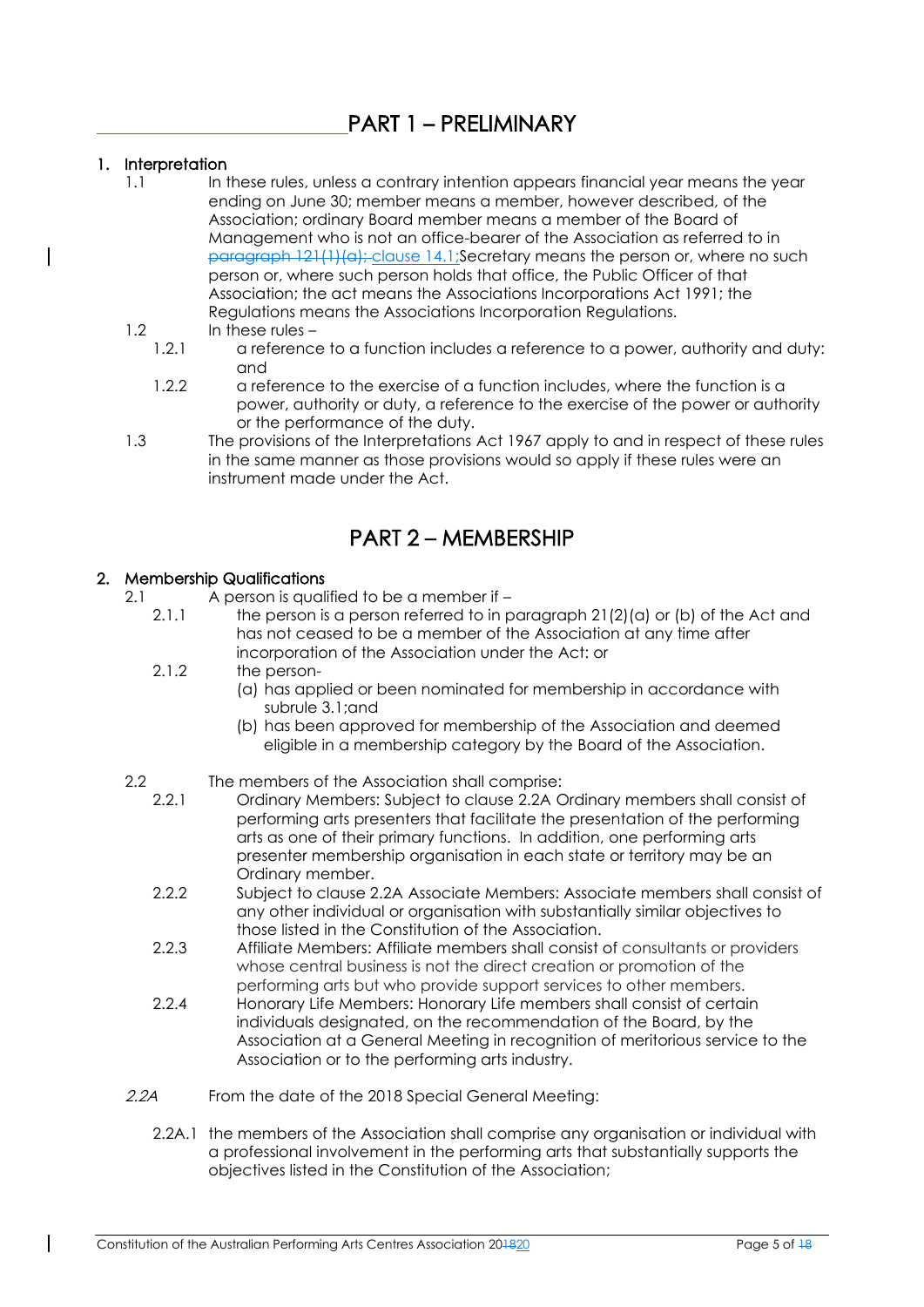- 2.2A.2 the category of Associate Members shall be discontinued, and Associate Members at that date shall become Ordinary Members;
- 2.2A.3 Affiliates of the Association shall have those rights formerly granted to Associate Members under this Constitution.
- 2.2A.4 Each Honorary Life Membership shall be entitled to all the privileges of an Ordinary member but without payment of membership fees.
- 2.2A.5 The Board of Management of the Association, in coordination with the Executive Director or such committee as may be established for purposes of considering membership issues, may establish additional membership categories and qualifications for the Association as required to ensure support for the purpose and objectives of the Association.
- 2.3 A member's voting representation shall be determined within the following categories.
	- 2.3.1 Each Ordinary member shall be entitled to one voting representative as set out below.
	- 2.3.2 (Subject to clause 2.3.3) the voting representative shall be the staff member responsible for the Ordinary member's performing arts program, in the case of a venue and a representative of each state performing arts centre membership organisation.
	- 2.3.3 From the date of the 2018 Special General Meeting:
		- 2.3.3.1 the voting representative of a member organisation shall be the most senior staff member of that organisation or a staff member so nominated by the that person, and
		- 2.3.3.2 the voting representative of a member being an individual shall be the member or a proxy appointed by that member in accordance with Rule 30.
- 2.4 Voting representatives shall be designated in writing to the Secretary of the Association not less than 14 days prior to the date set for the annual general meeting by the senior staff member or other appropriate administrative officer of the organisation concerned.

## 3. Application for Membership

- 3.1 An application from a person or organisation for membership of the Association:
	- 3.1.1 Shall be made, electronically via the Association's website form or by such means as determined by the Board of Management from time to time.
	- 3.1.2 Shall be nominated and seconded by such means as determined by the Board of Management from time to time.
	- 3.1.3 Shall include the written consent of the person nominated.
	- 3.1.4 Shall state the membership category to which the application refers.
	- 3.1.5 Shall be lodged with the Secretary of the Association , or a representative of the Secretary.
- 3.2 As soon as practicable after receiving an application for membership, the Secretary shall refer the application to the Board of Management.
- 3.3 Upon an application being approved by a majority vote at a meeting of the Board of Management, the Secretary shall move, with as little delay as possible, to notify the applicant in writing, that the application has been approved for membership of the Association in the category stated.
- 3.4 Following successful application for membership and upon receipt of the sum payable by or on behalf of the applicant as the first year's subscription, the secretary shall enter the applicant's name in the registers of members and, upon being so entered, the nominee shall become a member of the Association.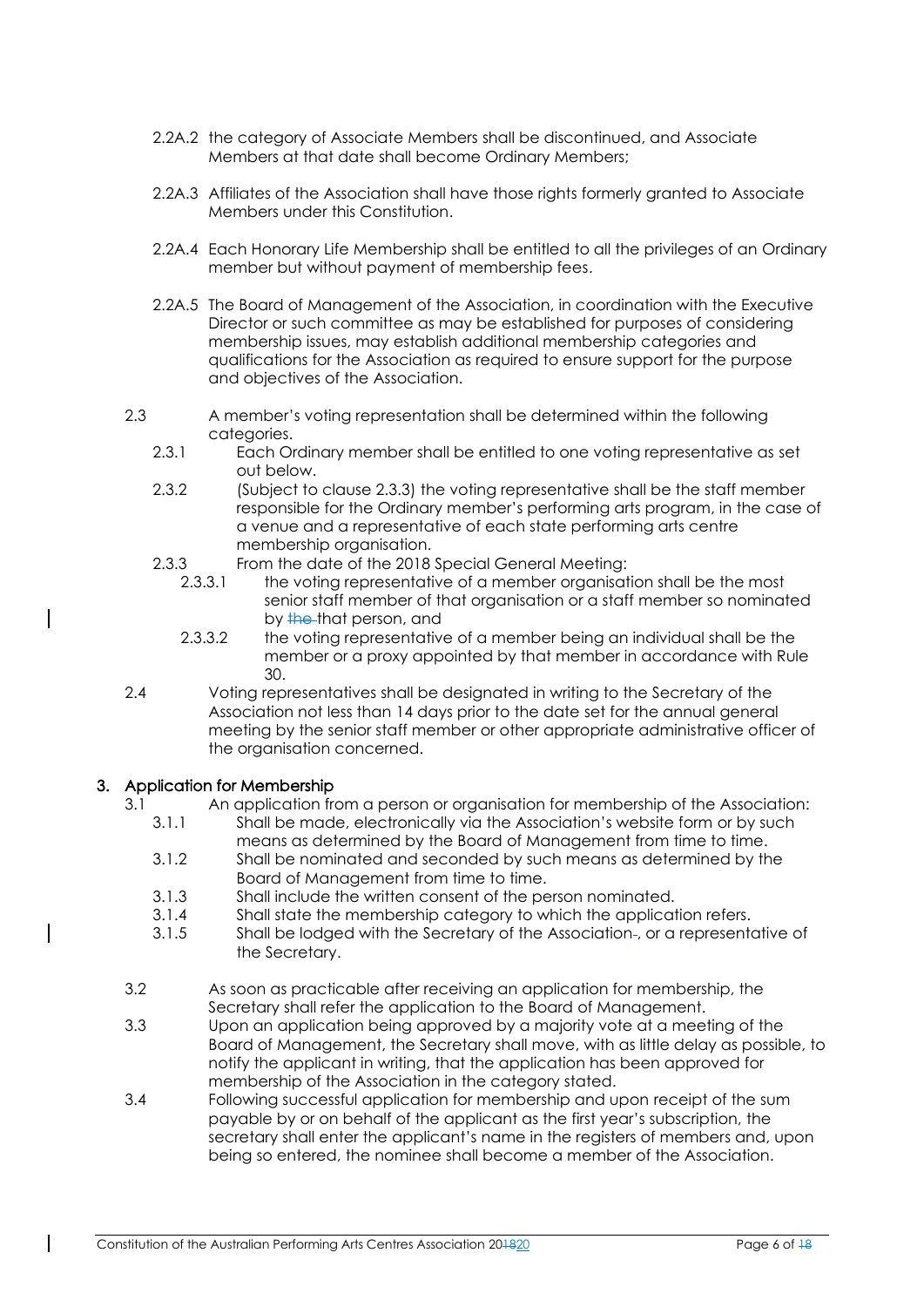# 4. Membership Entitlements Not Transferable

- 4.1 A right, privilege of obligation which a person has by reason of being a member of the Association:
	- 4.1.1 is not capable of being transferred or transmitted to another person and;
	- 4.1.2 terminates upon cessation of the person's membership.

# 5. Cessation of Membership

- 5.1 A person ceases to be a member of an Association if the person:
	- 5.1.1 dies or, in the case of a body corporate, is wound up,
	- 5.1.2 resigns from membership of the Association,
	- 5.1.3 is expelled from the Association, or
	- 5.1.4 fails to renew membership of the Association within three months after the due date for payment, provided always that the membership may be re-instated by the payment of the appropriate fee plus any arrears that may be due.

### 6. Resignation of Membership

- 6.1 A member is not entitled to resign from membership of the Association except in accordance with this rule.
- 6.2 A member who has paid all amounts payable by the member to the Association may resign from membership of the Association by first giving notice (being not less than 1 month, or if the Board of Management has determined a shorter period, that shorter period) in writing to the Secretary of the members intention to resign and, upon the expiration of the period of notice, the member ceases to be a member.
- 6.3 Where a person ceases to be a member, the Secretary shall make an appropriate entry in the register of members recording the date on which the member ceased to be a member.

### 7. Fees, Subscriptions and Levies

- 7.1 The annual membership fees for each category of membership of the Association shall be determined by the Board of Management. Annual membership of the Association is a calendar year membership, beginning on 1 January and ending on 31 December of the same year.
- 7.2 The annual membership fee is payable:
	- 7.2.1 Except as provided by paragraph 7.2.2, before 1 January in any calendar year.
	- 7.2.2 Where a person becomes a member on or after 1 January in any calendar, before 1 January in each succeeding calendar year.
- 7.3 Every member shall pay to the Association any levies as deemed necessary by the Board of Management from time to time.

### 8. Members Liabilities

- 8.1 The liability of a member to contribute towards the payment of debts and liabilities of the Association or the costs, charges and expenses of the winding up of the Association is limited:
	- 8.1.1 to such amount as may be required not exceeding one hundred dollars (\$100).
- 8.2 The members of the Association are not partners, nor are any liable for the acts or defaults of others.

## 9A Disputes

9A.1 The dispute resolution procedure set out in this rule applies to disputes under these rules between:

9A.1.1 a member and another member; and

9A.1.2 a member and the association.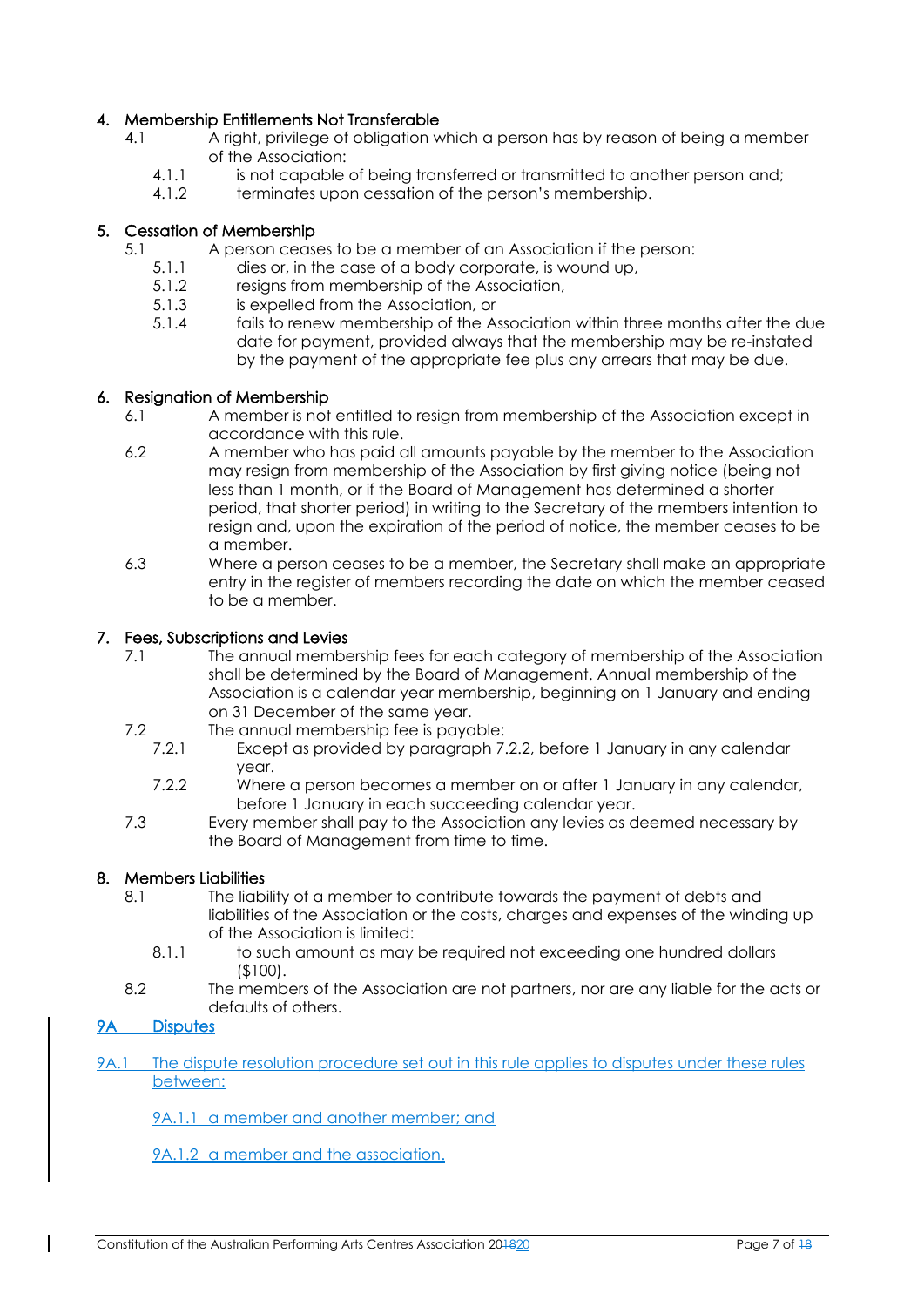- 9A.2 The parties to the dispute must meet and discuss the matter in dispute and, if possible, resolve the dispute within 14 days after the dispute comes to the attention of all of the parties.
- 9A.3 If the parties are unable to resolve the dispute at the meeting the parties may choose to meet and discuss the dispute before an independent third person agreed to by the parties. That person must notify each party to the dispute, in writing, of the decision and give reasons for the decision as soon as reasonably practicable.
- 9A.4 A party may appeal the decision by referring the decision to a reviewing body with appropriate jurisdiction agreed to by the parties.

# 9. Disciplining of Members

- 9.1 Where the Board of Management is of the opinion that a member:
	- 9.1.1 has persistently refused or neglected to comply with a provision of these rules: or
	- 9.1.2 has persistently and wilfully acted in a manner prejudicial to the interests of the Association, the Board of Management may, by resolution:
		- 9.1.2.1 expel the member from the Association; or
		- 9.1.2.2 suspend the member from such rights and privileges of membership of the Association as the Board of Management may determine for a specified period.
- 9.2 A resolution of the Board of Management under subrule 9.1 is of no effect unless the Board of Management, at a meeting held not earlier than 14 days and not later than 28 days after service on the member of notice under subrule 9.3, confirms the resolution in accordance with this rule.
- 9.3 Where the Board of Management passes a resolution under subrule 9.1, the Secretary shall as soon as practicable, cause a notice in writing to be served on the member:
	- 9.3.1 Setting out the resolution of the Board of Management and the grounds on which it is based.
	- 9.3.2 Stating that the member may address the Board of Management at a meeting to be held not earlier than 14 days and not later than 28 days after service of the notice;
	- 9.3.3 Stating the date, place and time of that meeting; and
	- 9.3.4 Informing the member that the member may do either of both of the following;
		- (a) attend and speak at that meeting;
		- (b) submit to the Board of Management at or prior to the date of that meeting written representations relating to the resolution.
- 9.4 Subject to Section 50 of the Act, at a meeting of the Board of Management mentioned in subrule 9.2, the Board of Management shall:
	- 9.4.1 give to the member mentioned in subrule 9.1 opportunity to make oral representations;
	- 9.4.2 give due consideration to any written representation submitted to the Board of Management by that member at or prior to the meeting; and
	- 9.4.3 by resolution determine whether to confirm or to revoke the resolution of the Board of Management made under subrule 9.1.
- 9.5 Where the Board of Management confirms a resolution under subrule 9.4, the secretary shall, within 7 days after that confirmation, inform the member of that confirmation and of the member's right of appeal under rule 10.
- 9.6 A resolution confirmed by the Board of Management under subrule 9.4 does not take effect-
	- 9.6.1 until the expiration of the period within which the member is entitled to appeal against the resolution where the member does not exercise the right to appeal within that period; or
	- 9.6.2 where within that period the member exercises the right of appeal, unless and until the Association confirms the resolution in accordance with subrule 10.4.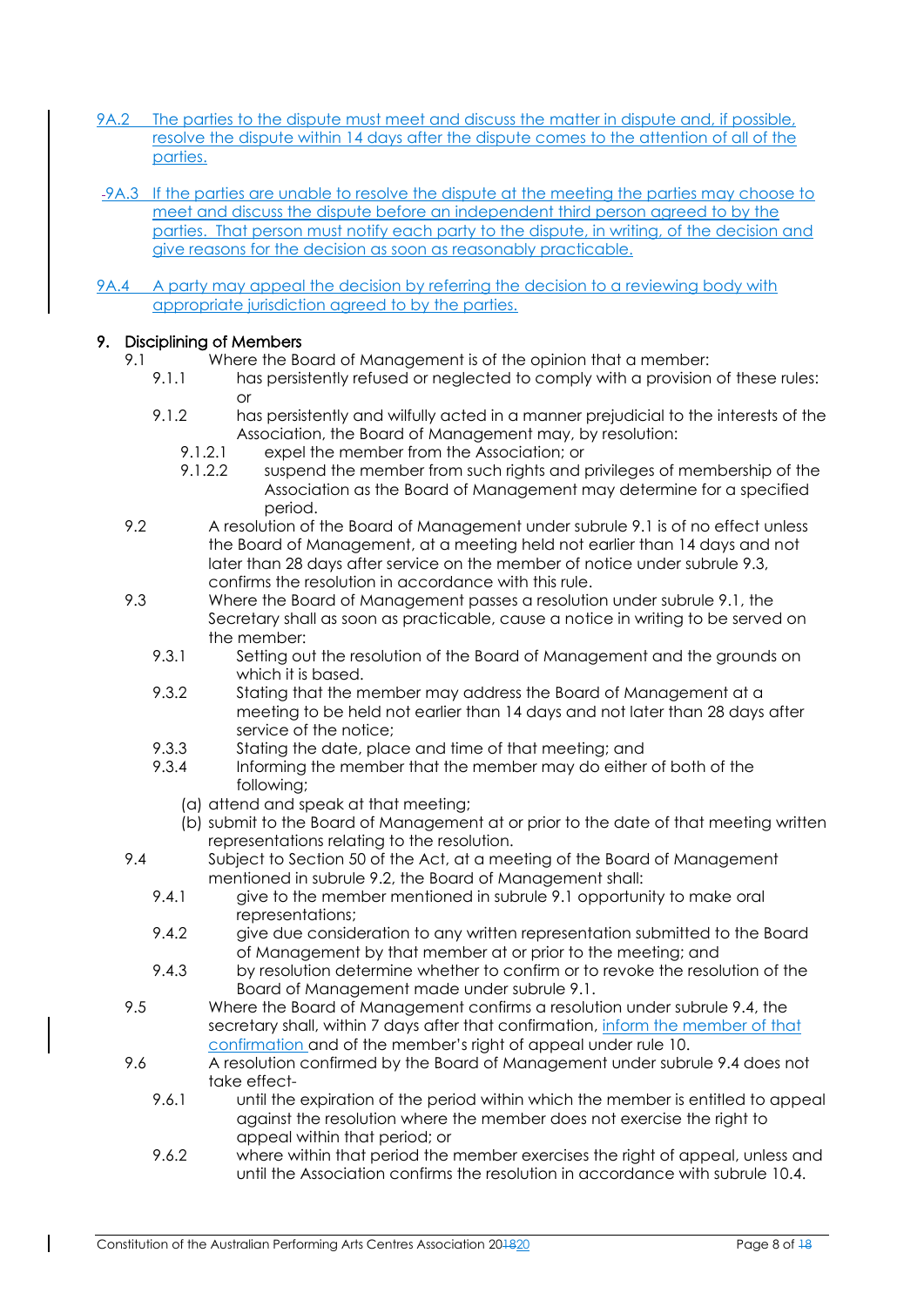# 10. Right of Appeal of Disciplined Member

- 10.1 A member may appeal to the Association in General Meeting against a resolution of the Board of Management which is confirmed under subrule 9.4, within 7 days after notice of the resolution is served on the member, by lodging with the Secretary a notice to that effect.
- 10.2 Upon receipt of a notice under subrule 10.1, the secretary shall notify the Board of Management which shall convene a General Meeting of the Association to be held within 21 days after the date of which the Secretary received the notice, or as soon as possible after that date.
- 10.3 Subject to Section 50 of the Act, at a General Meeting of the Association convened under subrule 10.2 –
	- 10.3.1 no business other than the question of the appeal shall be transacted;
	- 10.3.2 the Board of Management and the member shall be given the opportunity to make representations in relation to the appeal orally or in writing, of both; and
	- 10.3.3 the members present shall vote by secret ballot on the question of whether the resolution made under subrule 9.4 should be confirmed or revoked.
- 10.4 If the meeting passes a special resolution in favour of the confirmation of the resolution made under subrule 9.4, that resolution is confirmed.

# PART 3 - THE BOARD

### 11. Powers of the Board

- 11.1 The Board of Management, subject to the Act, the Regulations, these rules, and to any resolution passed by the Association in General Meeting:
	- 11.1.1 shall control and manage the affairs of the Association;
	- 11.1.2 may exercise all such functions as may be exercised by the Association other than those functions that are required by these rules to be exercised by the Association in General Meeting; and
	- 11.1.3 has the power to perform all such acts and do all such things as appear to the Board of Management to be necessary or desirable for the proper management of the affairs of the Association.
- 11.2 To attain the Association's objectives the Board of Management is empowered to:
	- 11.2.1 Purchase, receive, lease, exchange, hire or otherwise acquire any personal property.
	- 11.2.2 Invest and deal with monies of the Association in such manner as may from time to time be determined.
	- 11.2.3 Sell, improve manage, lease, mortgage or otherwise deals with all or any part of the real property or assets of the Association.
	- 11.2.4 Employ staff as required.
	- 11.2.5 To raise funds by means of subscriptions and contributions or any other means for the carrying on of the affairs of the Association.
	- 11.2.6 Undertake such other lawful acts as will facilitate the realisation of the Association's objectives.

## 12. Constitution and Membership

- 12.1 Except for the Initial Committee of Management, and subject to clause 12.1A the Board of Management shall consist of:
	- 12.1.1 A minimum of six and a maximum of eight voting representatives of Ordinary Members, with not more than one from each of the constituencies of the Australian Capital Territory, New South Wales, Northern Territory, Queensland, South Australia, Tasmania, Victoria, and Western Australia.
	- 12.1.2 Up to four persons co-opted, at any one time, to the Board of Management by the Board of Management, meeting any current identified skills areas required by the organisation, and with not more than two from each of the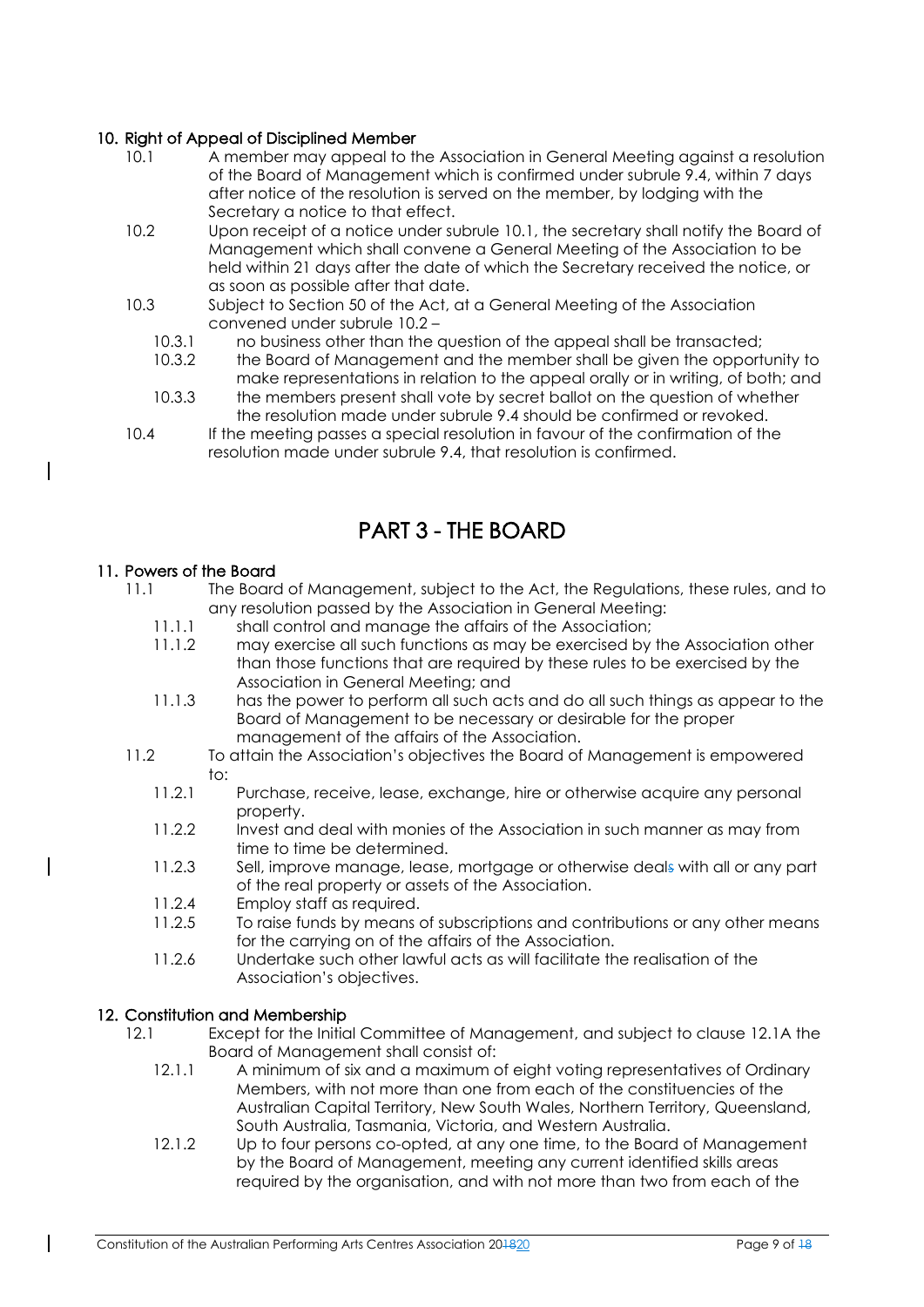constituencies of the Australian Capital Territory, New South Wales, Northern Territory, Queensland, South Australia, Tasmania, Victoria, and Western Australia.

12.1A From the date of the 2018 Special General Meeting the Board of Management shall consist of a minimum of six and up to a maximum of fifteen members being persons meeting skills as determined from time to time by the Board of Management to better achieve the Objectives of the Association, and provide good governance of the Association, with the required skills being set out in the Board skills matrix as approved by the Board from time to time and available on the Association's website, provided that:

12.1A.1there shall be one each from at least four members from the following constituencies; Australian Capital Territory, New South Wales, Northern Territory, Queensland, South Australia, Tasmania, Victoria, and Western Australia; and

- 12.1A.2 no more than 50% of the members may be from any one constituency.
- 12.2 The Board shall be elected at the Annual General Meeting, by separate resolution for each Board Member.
- 12. 2A The members of the Board elected at the 2018 Special General Meeting shall hold office until the 2018 Annual General Meeting.
- 12.2B Half the members of the Board elected at the 2018 Annual General Meeting shall hold office until the Annual General Meeting the following year, and the other half of the Board shall hold office until the 2020 Annual General Meeting, each half to be determined by the Board at its first meeting after the 2018 Annual General Meeting.
- 12.2C Half of the positions will become vacant on the Board of Management at the Annual General Meeting in 2020 and at each Annual General Meeting thereafter and each term will be for two years.
- 12.3 Board members will hold office for a term of two years unless required to stand for re-election under clause 12.4.
- 12.4 Any Board member is eligible to stand for re-election for a further two terms, serving a total of six years (if initially elected at an Annual General Meeting) after which the member shall stand down for one term before being eligible to stand for another term.
- 12.5 Subject to clause 12.6A Vacancies of the elected representatives on the Board of Management shall be filled by postal ballot or other poll, in the particular constituency in which the vacancy arose, if the term has more than six months to run. Otherwise the vacancy may be filled by the Board of Management appointing a member from the constituency in which the vacancy arose.
- 12.6A From the date of the 2018 Special General Meeting, If there is a vacancy in the membership of the Board of Management, the Board of Management may appoint a member to fill the vacancy and the member so appointed holds office, subject to these rules, until the conclusion of the next Annual General Meeting after the date of the appointment.
- 12.6 Each member of the Board of Management, shall have one vote. Where there is an equality of votes the matter shall be resolved in the negative.
- 12.7 No member of the Board of Management shall be entitled to compensation for services rendered to the Association other than the reimbursement of actual expenses incurred in carrying out duties on behalf of the Association as approved by the Board of Management from time to time.

## 13. Election of Board Members

 $\mathbf{I}$ 

- 13.1 (Subject to clause 13.1A and 13.1B) nominations of candidates for election as members of the Board of Management of the Association-
	- 13.1.1 Shall be made in writing.
	- 13.1.2 Shall be signed by a nominator and a seconder, each of whom shall be an Ordinary member.
	- 13.1.3 Shall be accompanied by the written consent of the candidate.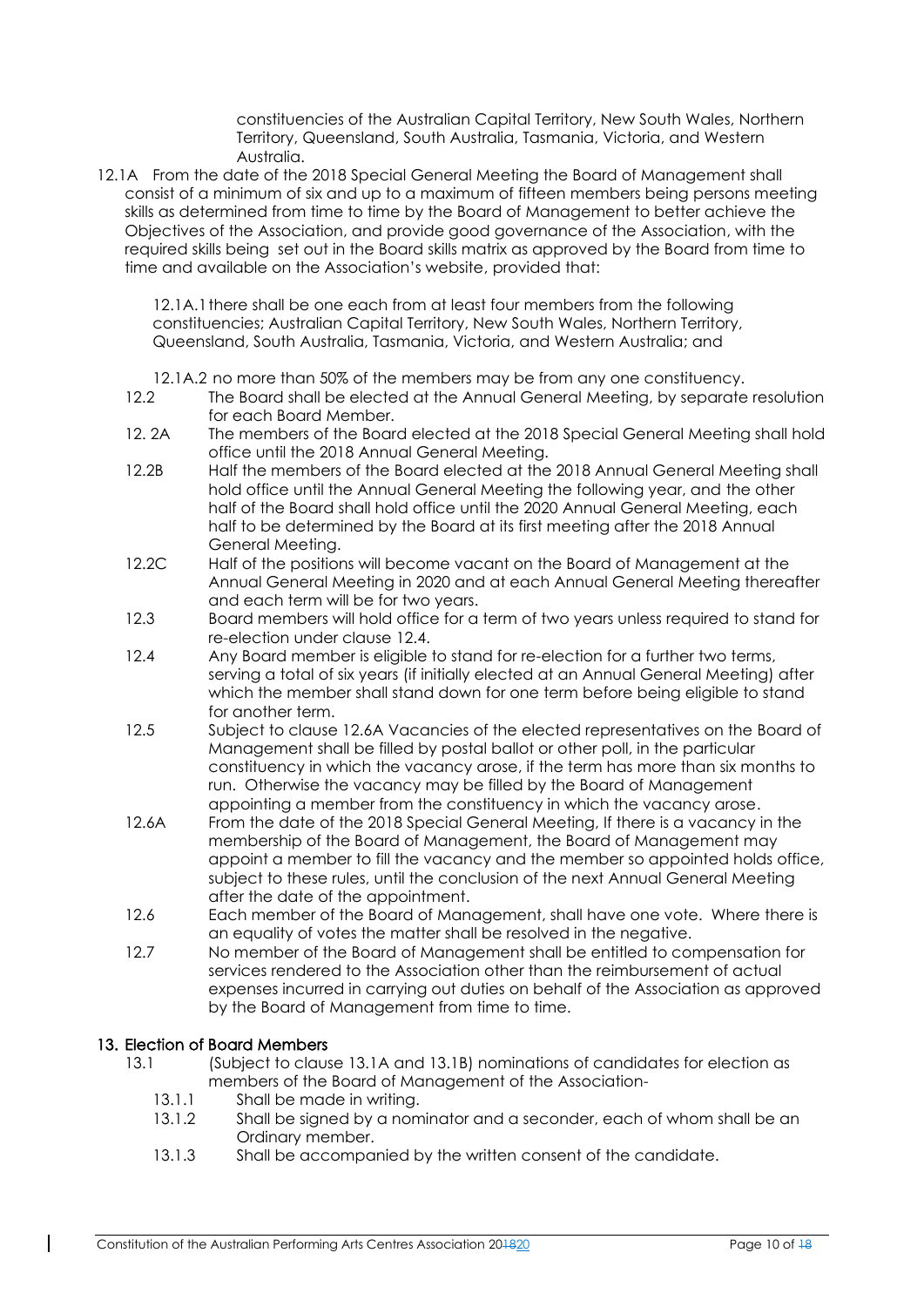13.1.4 Shall be delivered to the Secretary of the Association prior to the commencement of the Annual General Meeting at which the election is to take place.

13.1A Nominations of candidates for election as members of the Board of Management of the Association at the 2018 Special General Meeting shall be made by the Board of Management and:

13.1A.1 Shall be made in writing.

13.1A.2 Shall be signed by a nominator and a seconder, each of whom shall be a member of the Board of Management,

13.1A.3 Shall be accompanied by the written consent of the candidate.

13.1A.4 Shall be delivered to the Secretary of the Association prior to the commencement of the 2018 Special General Meeting.

13.1B From the date of the 2018 Special General Meeting Nominations of candidates for election as members of the Board of Management shall be made in writing, and in accordance with the Nomination Procedure as approved by the Board from time to time and available on the Association's website.

- 13.2 If insufficient nominations (or in the opinion of the Board of Management, insufficient nominations meeting the requirements of the Board skills matrix referred to in clause 12.1A) are received to fill all vacancies on the Board of Management, the candidates nominated shall be deemed to be elected.
- 13.3 If insufficient nominations are received as set out in clause 13.2, any vacant positions remaining on the Board of Management shall be deemed to be vacancies.
- 13.4 If the number of nominations received is equal to the number of vacancies to be filled, the persons nominated shall be taken to be elected.
- 13.5 If the number of nominations received exceeds the number of vacancies to be filled, a ballot shall be held.
- 13.6 The ballot for the election of the members of the Board of Management shall be conducted at the Annual General Meeting in such manner as the Board of Management may direct.
- 13.7 At the first meeting of the Board of Management following an Annual General Meeting, the elected members of the Board of Management shall elect from the elected Board membership, the four office-bearers.

# 14. Office Bearers of the Association

- 14.1 The Office of Bearers of the Associations shall be:
	- 14.1.1 The President
	- 14.1.2 The Vice President
	- 14.1.3 The Treasurer and
	- 14.1.4 The Secretary
- 14.2 The President shall, when present, preside at all meetings of the membership and the Board of Management and shall serve Ex Officio on the committees established by the Board of Management and shall perform such other duties as usually pertain to this office.
- 14.3 The Vice President shall have such powers and perform such duties as the Board of Management may from time to time prescribe or as the President may from time to time delegate. In the case of the absence of the President or the President's inability to act in the role of President, the Vice President shall perform the duties of the President.
- 14.4 The Secretary of the Association shall, as soon as practicable after being appointed as Secretary, notify the Association of his or her address.
- 14.5 The Secretary shall be responsible for:
	- 14.5.1 keeping of minutes of all elections and appointments of office-bearers and ordinary Board members;
	- 14.5.2 keeping of minutes of the names of members of the Board present at a Board meeting or General Meeting;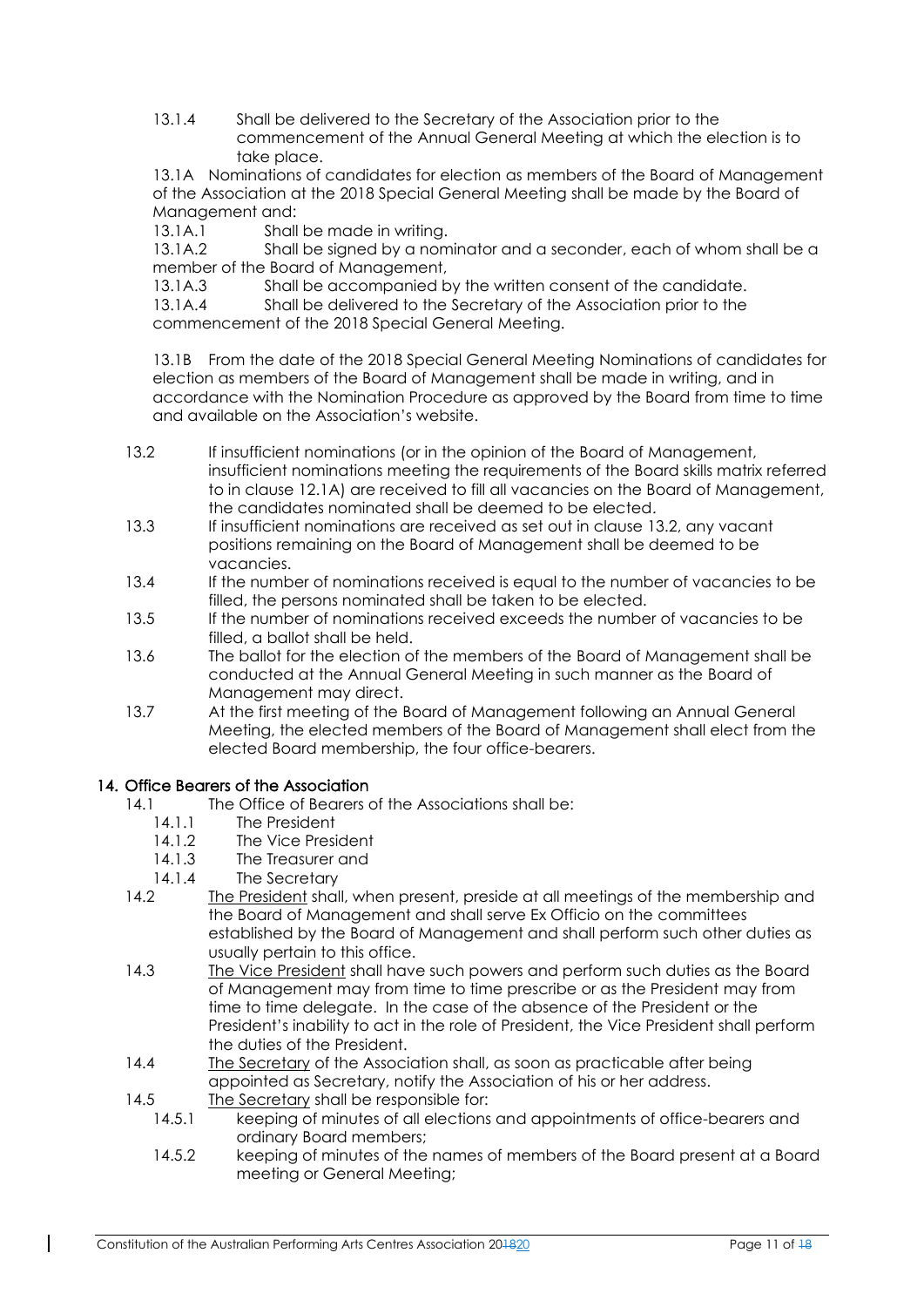- 14.5.3 keeping of minutes of all proceedings at Board meetings and General Meeting;
- 14.5.4 maintaining all records or correspondence.
- 14.5.5 calling meetings of the Association.
- 14.6 Minutes of proceedings at a meeting shall be signed by the person presiding at the meeting or by a person presiding at the next succeeding meeting.
- 14.7 The Treasurer of the Association shall be responsible for and oversee the financial management of the Association by which the Association:
	- 14.7.1 collects and receives all moneys due to the Association and makes payments authorised by the Association: and
	- 14.7.2 keeps fair and accurate accounts and books showing the financial affairs of the Association with full details of all receipts and expenditure connected with the activities of the Association.
	- 14.7.3 prepares financial statements for presentation at the Annual General Meeting.
- 14.8 Any two of the positions of Secretary or Treasurer may be held by one person concurrently but if one person does hold the two positions that person shall have only one vote on the Board of Management.

# 15. The Executive Director

- 15.1 The Board of Management may appoint an Executive Director who shall be deemed to be an officer of the Association and shall be entitled to attend meetings of the Board of Management however shall not have voting rights at meetings of the Board of Management.
- 15.2 The Executive Director if appointed shall supervise and conduct the affairs of the Association as directed by the Board of Management and shall carry out the duties necessary to discharge the responsibilities of the Secretary as required by the Secretary.

# 16. Vacancies

- For the purpose of these rules, a vacancy in the office of a member of the Board of Management occurs if the member-
	- 16.1.1 dies,
	- 16.1.2 resigns from office by writing under his or her hand addressed to the Board of Management,
	- 16.1.3 is removed from office pursuant to rule 17,
	- 16.1.4 becomes an insolvent under administration within the meaning of the corporations law,
	- 16.1.5 is disqualified from office under subsection 63(1) of the Act, or
	- 16.1.6 ceases to be member of the Association,
	- 16.1.7 fails to pay all arrears of subscription due to him or her within fourteen days after he or she has ceased to be financial member of the Association,
	- 16.1.8 fails, without leave granted by the Board of Management, to attend four consecutive meetings of the Board of Management provided that after the third meeting that the member has failed to attend, he or she is notified in writing of the time and place of the next meeting and that the failure to attend will result in the cessation of his or her membership of the Board of Management.

## 17. Removal of Board Members

- 17.1 The Association in General Meetings may by resolution, subject to section 50 of the Act, remove any member of the Board from the office of member of the Board before the expiration of the member's term of office.
- 17.2 If a member of the Board is dilatory in their responsibility to the Board, they may be removed by resolution of such Board carried by a two-thirds majority of those present and voting.
- 17.3 If a Board is to remove a member of the Board according to subrule 17.2, then the Board shall adopt a discipline and appeals process in accordance with rule 9 and 10.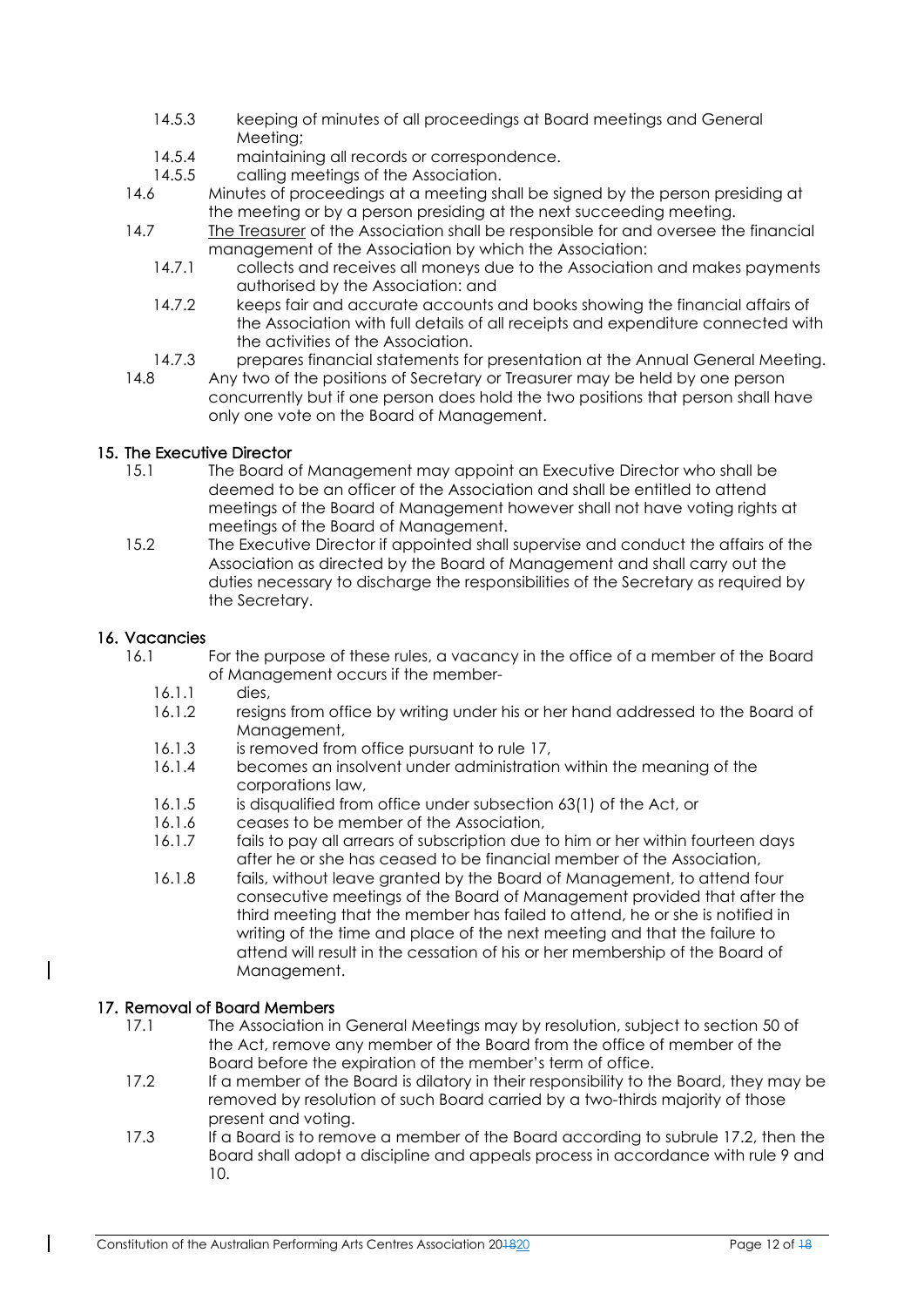## 18. Board Meeting and Quorum

- 18.1 The Board of Management shall meet at least twice in each calendar year at such place and time as the Board of Management may determine.
- 18.2 Fourteen days notice of a meeting of the Board of Management should be given to it's members. The period of notice may be waived by an affirmative vote of members present voting at a meeting provided all members have received not less than 24 hours notice.
- 18.3 A quorum for a meeting of the Board of Management shall be five members of the Board of Management.
- 18.4 Meetings of the Board of Management may be held by telephone conversation or other remote means as determined from time to time by the Board of Management but may be held in person if this is convenient to members of the Board of Management. Meetings of the Board of Management may be held partly in person and partly by telephone conference or other remote means.
- 18.5 No business shall be transacted by the Board of Management unless a quorum is present and if within half an hour after the time appointed for the meeting a quorum is not present the meeting stands adjourned, in accordance with subrule 27.2 and 27.3.
- 18.6 If at the adjourned meeting a quorum is not present within half an hour after the time appointed for the meeting, the meeting shall be dissolved.
- 18.7 At meetings of the Board-
	- 18.7.1 the President of in the absence of the President, the Vice President shall preside: or
	- 18.7.2 if the President and the Vice President are absent, one of the remaining members of the Board of Management may be chosen by the members present to preside.
- 18.8 The Board of Management may grant leave of absence from Board Meetings to a member, for a specific period, upon written request by that member.
- 18.9 A member may not take leave of absence until that member's request has been approved by the Board of Management.

### 19. Delegation by Board to Sub-Committee

- 19.1 The Board of Management may, by instruction in writing, delegate to one or more sub-committees (consisting of such member or members of the Association as the Board of Management thinks fit) the exercise of such of the functions of the Board of Management as are specified in the instrument, other than-
	- 19.1.1 this power of delegation; and
	- 19.1.2 a function which is a function imposed on the Board of Management by the Act, by any other law of the territory, or by resolution of the Association in General Meeting.
- 19.2 A function, the exercise of which has been delegated to a sub-committee under this rule may, while the delegation remains unrevoked, be exercised from time to time by the sub-committee in accordance with the terms of the delegation.
- 19.3 A delegation under this rule may be made subject to such conditions or limitations as to the exercise of any function, or as to time or circumstances, as may be specified in the instrument of delegation.
- 19.4 Notwithstanding any delegation under this rule, the Board of Management may continue to exercise any function delegated.
- 19.5 Any act or thing done or suffered by a sub-committee acting in the exercise of a delegation under this rule has the same force and effect as it would have if it had done or suffered by the Board of Management.
- 19.6 The Board of Management may, by instrument in writing, revoke wholly or in part any delegation under this rule.
- 19.7 A sub-committee may meet and adjourn as it thinks proper.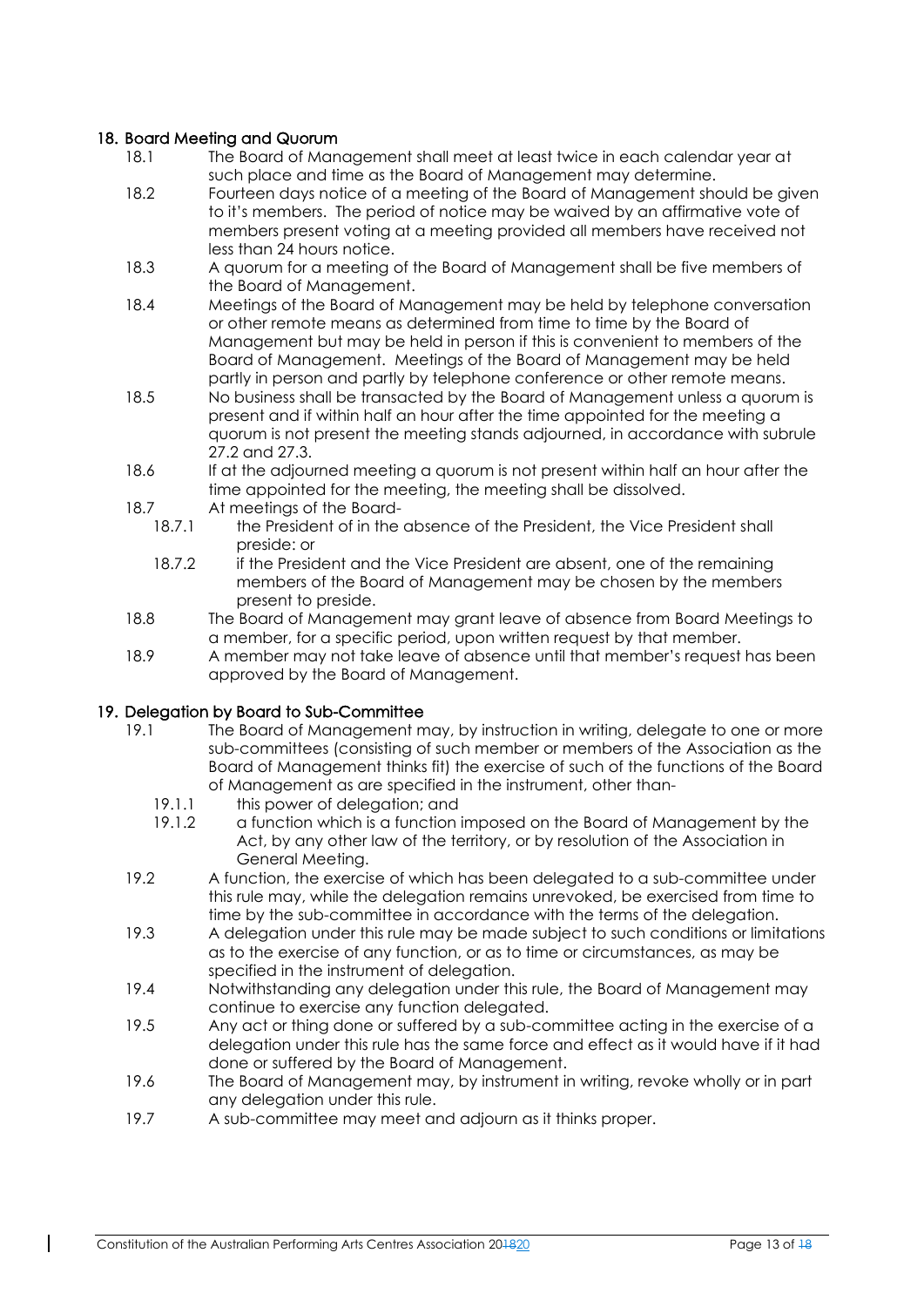## 20. Voting and Decisions

- 20.1 Questions arising at the meeting of the Board of any sub-committee appointed by the Board shall be determined by a majority of the votes of members of the Board or sub-committee present at the meeting.
- 20.2 Each member present at a meeting of the Board or any sub-committee appointed by the Board (including the person presiding at the meeting) is entitled to one vote and, in the event of an equality of votes on any question, the question will be deemed to be resolved in the negative.
- 20.3 Subject to subrule 18.3, the Board may act notwithstanding any vacancy on the Board.
- 20.4 Any act or thing done or suffered, or purporting to have been done or suffered, by the Board or by a sub-commite appointed by the Board, is valid and effectual notwithstanding any defect of any member of the Board or sub-committee.

# PART 4 – GENERAL MEETINGS

## 21. Annual General Meetings – Holding of

- 21.1 With the exception of the first Annual General Meeting of the Association, the Association shall, at least once in each calendar year and within the period of four months after the expiration of each financial year of the Association, convene an Annual General Meeting of its members.
- 21.2 The Association shall hold its first Annual General Meeting-
	- 21.2.1 within the period of eighteen months after its incorporation under the Act; and
	- 21.2.2 within the period of five months after the expiration of the first financial year of the Association.
- 21.3 subrules 21.1 and 21.2 have effect subject to the powers of the Registrar of Incorporated Associations under section 120 of the Act in relation to extensions of time.

## 22. Annual General Meetings – Calling of and Business at

- 22.1 The Annual General Meeting of the Association shall, subject to the Act, be convened on such date and at such place and time as the Board of Management thinks fit including conducting the meeting by teleconference, over the internet, or by any other electronic means reasonably accessible by the members.
- 22.2 In addition to any other business which may be transacted at an Annual General Meeting, the business of an Annual General Meeting shall be-
	- 22.2.1 to confirm the minutes of the last preceding Annual General Meeting and of any General Meeting held since that Meeting;
	- 22.2.2 to receive from the Board of Management and the auditor or reviewer, reports on the activities of the Association during the last preceding financial year;
	- 22.2.3 to elect members of the Board of Management; and
	- 22.2.4 to receive and consider the statement of accounts and the reports that are required to be submitted to members pursuant to subsection 73(1) of the Act;
	- 22.2.5 to confirm the Board of Management's appointment of the Auditor or reviewer for the Association for the financial year following the Annual General Meeting.
- 22.3 The Annual General Meeting may transact special business of which notice is given in accordance with this constitution.
- 22.4 An Annual General Meeting shall be in addition to any other meetings that may be held in the same year and shall be specified as such in the notice convening it in accordance with rule 24.

## 23. General Meetings – Calling of

 $\overline{\phantom{a}}$ 

23.1 The Board of Management may, whenever it thinks fit, convene a General Meeting of the Association to consider a special resolution of the Association.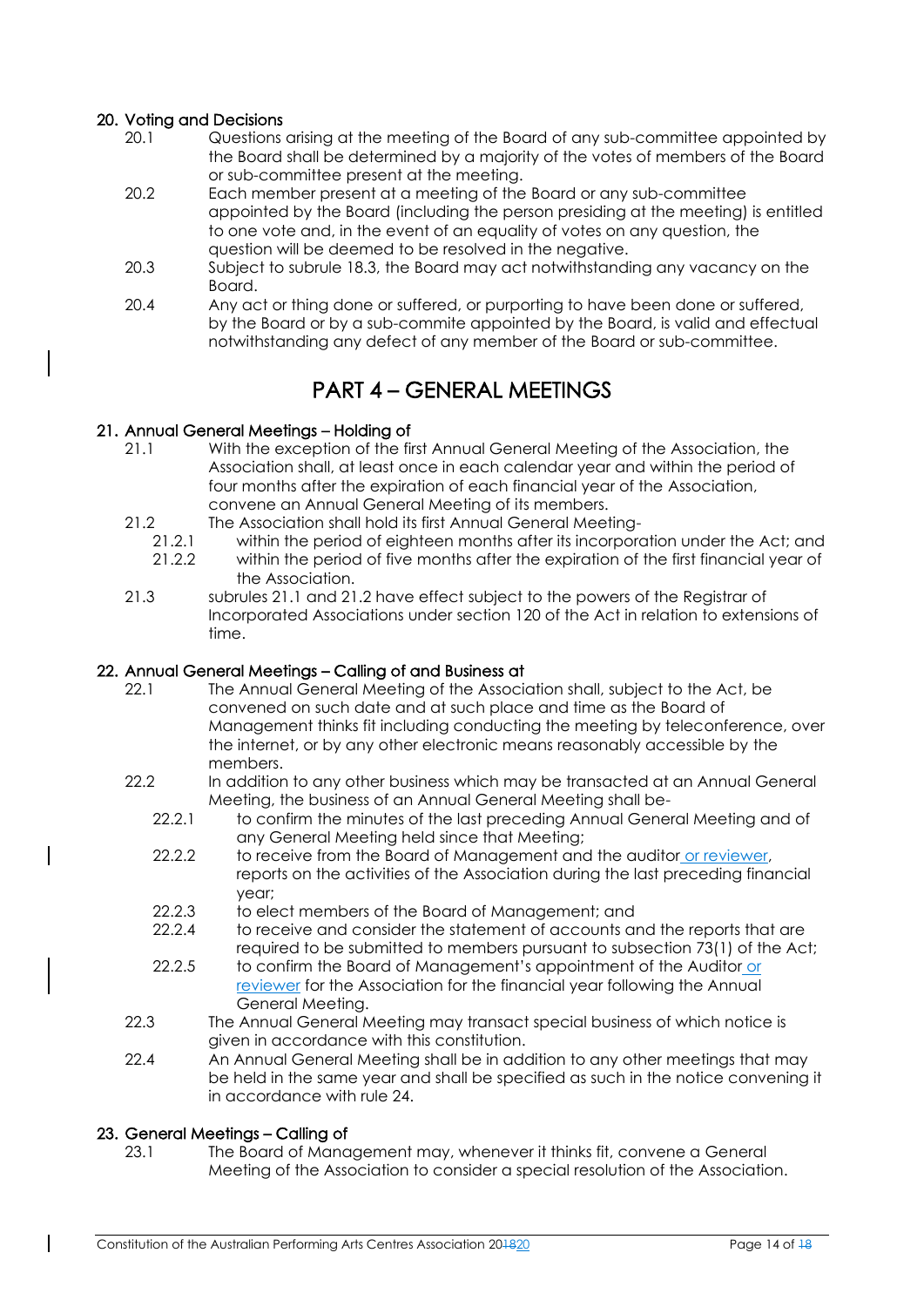- 23.2 The Board of Management shall, on the requisition in writing of not less than ten per cent of the total number of members, or in writing of three members of the Board of Management, convene a General Meeting of the Association.
- 23.3 A requisition of members for a General Meeting-
	- 23.3.1 shall state the purpose or purposes of the meeting;
	- 23.3.2 shall be signed by the members making the requisition;
	- 23.3.3 shall be lodged with the secretary; and
	- 23.3.4 may consist of several documents in a similar form, each signed by one or more members making the requisition.
- 23.4 Such General Meetings, referred to subrules 23.1 & 23.2 may be conducted per medium of postal ballot or other data transfer means. Any special resolution balloted by this means shall require a two thirds majority to be passed providing that 50% of those eligible to cast a written ballot on or before the date specified by the Secretary for the receipt of ballot papers.
- 23.5 If the Board of Management fails to convene a General Meeting within twenty eight days after the date on which a requisition of members for the meeting is lodged with the Secretary, any one or more of the members who made the requisition may convene a meeting to be held not more than two months after that date.
- 23.6 A General Meeting convened by a member or members referred to in subrule 23.5 shall be convened as nearly as is practicable in the same manner as General Meetings are convened as nearly by the Board of Management and any member who thereby incurs expense is entitled to be reimbursed by Association for any reasonable expense so incurred.
- 23.7 Ballot procedures for special resolution of General Meetings shall be determined by the Board of Management from time to time subject to a clear twenty-one days from time of issue of the ballot to the closing date for the receipt of completed ballots.

### 24. Notice of Annual General and General Meetings

- 24.1 The Secretary shall, at least twenty eight days before the date fixed for the holding of any General Meeting, cause to be sent by post or such electronic or other means determined by the Secretary, to each member at the member's recorded address appearing in the register of members, a notice specifying the place, date and time of the meeting and the nature of the business proposed to be transacted at the meeting.
- 24.2 Where the nature of the business proposed to be dealt with at a General Meeting requires a special resolution of the Association, the Secretary shall, at least twentyeight days before the date fixed for the holding of the General Meeting, cause notice to be sent to each member in the manner provided in subrule 24.1 specifying, in addition to the matter required under that subrule, the intention to propose the resolution as a special resolution.
- 24.3 No business other than that specified in the notice convening a General Meeting shall be transacted at the meeting except, in the case of an Annual General Meeting, business that may be transacted pursuant to subrule 22.2.
- 24.4 A member desiring to bring any business before a General Meeting may give notice in writing of that business to the Secretary who shall include that notice from the member.

## 25. General Meetings – Procedure and Quorum

- 25.1 No item of business shall be transacted at a General Meeting unless a quorum of members entitled under these rules to vote is present during the time the meeting is considering that item.
- 25.2 20 per cent of Ordinary Members present in person (being members entitled under these rules to vote at a General Meeting and an Annual General Meeting) constitute a quorum for transaction of the business of a General Meeting.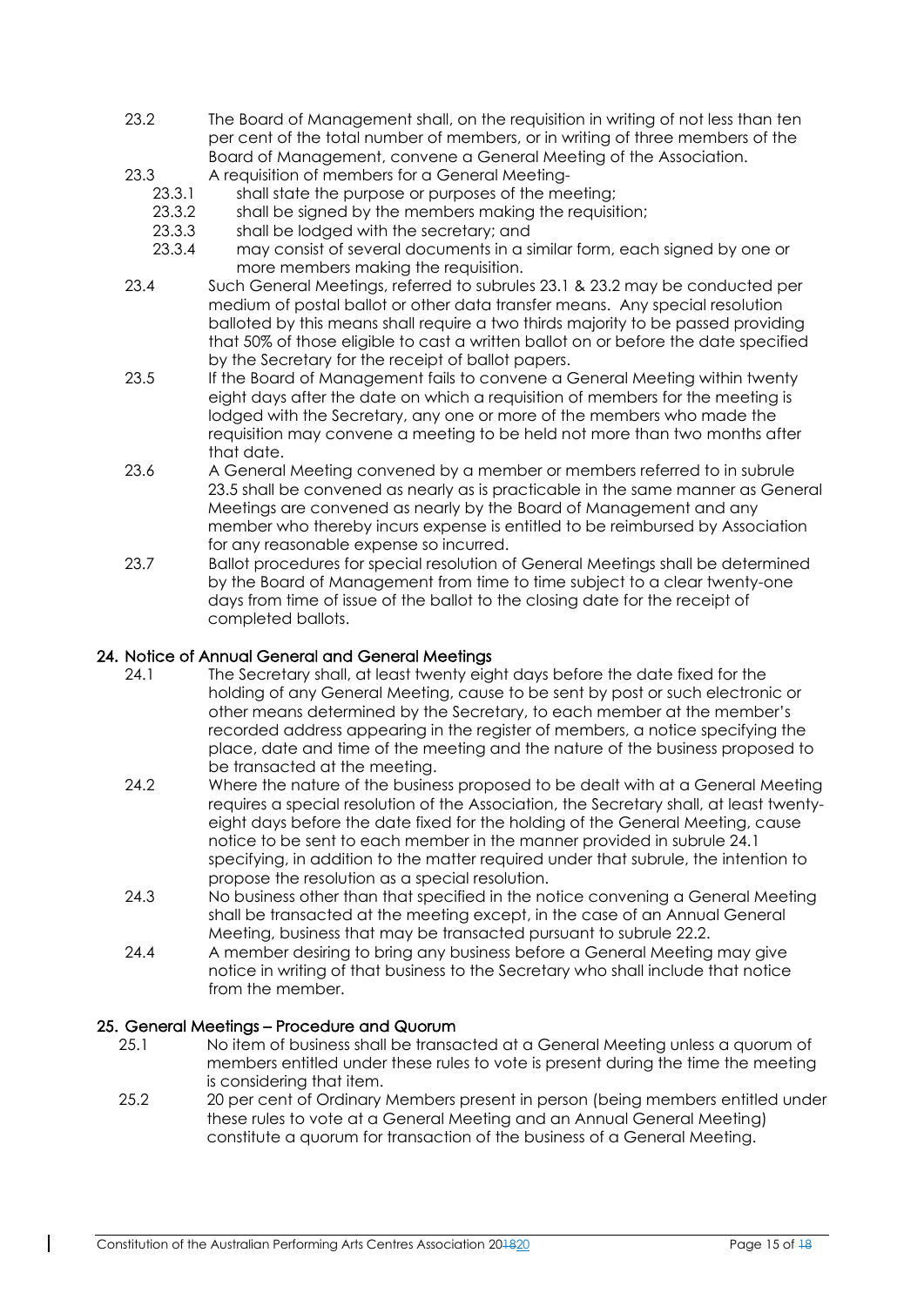### 26. Presiding Member

- 26.1 The President, or in the absence of the President, the Vice President, shall preside at each General Meeting and Annual General Meeting of the Association.
- 26.2 If the President and the Vice President are absent from the General Meeting or Annual General, the members present shall elect one of their number to preside at the meeting.

### 27. Adjournment

- 27.1 The person presiding at a General Meeting or Annual General Meeting at which a quorum is present may, with the consent of the majority members present at the meeting, adjourn the meeting from time to time and place to place, but no business shall be transacted at an adjourned meeting other than the business left unfinished at the meeting at which the adjournment took place.
- 27.2 Where a General Meeting of Annual General is adjourned for 14 days or more, the Secretary shall give written or oral notice of the adjourned meeting to each member of the Association stating the place, date and time of the meeting and the nature of the business to be transacted at the meeting.
- 27.3 Except as provided in subrules 27.1 and 27.2, notice of an adjournment of a General Meeting and Annual Meeting, or of the business to be transacted at an adjourned meeting, is not required to be given.

### 28. Making of Decisions

- 28.1 A question arising at a General Meeting and Annual General Meetings of the Association shall be determined on a show of hands and unless a poll is demanded, a declaration by the person presiding that a resolution has, on a show of hands, been carried or carried unanimously or carried by a particular majority or lost, or an entry to that effect in the minute book of the Association, is evidence of the fact without proof of the number of proportion of the votes recorded in favour of or against that resolution.
- 28.2 At a General Meeting and Annual General Meeting of the Association, a poll may be demanded by the person presiding or by not less than three members present in person or by proxy at the meeting.
- 28.3 Where the poll is demanded at a General Meeting and Annual General Meeting, the poll shall be taken-
	- 28.3.1 immediately in the case of poll which relates to the election of the person to preside at the meeting or to the question of an adjournment; or
	- 28.3.2 in any other case, in such manner and at such time before the close of the meeting as the person presiding directs, and the resolution of the poll on the matter shall be deemed to be the resolution of the meeting on that matter.

### 29. Voting

- 29.1 Upon any question arising at a General Meeting and Annual General Meeting of the Association, the voting representatives of Ordinary Members have one vote only.
- 29.2 All votes shall be given personally or by proxy but no member may hold more than three five proxies.
- 29.3 In the case of an equality of votes on a question at a general meeting, the question will be deemed to be resolved in the negative.
- 29.4 A member or proxy is not entitled to vote at any general meeting of the Association unless all money due and payable by the member or proxy to the Association has been paid, other than the amount of the annual subscription payable in respect of the then current year.
- 29.5 All members shall be entitled to attend all Annual General Meetings and General Meetings of the Association.
- 29.6 All non-voting members shall have the privilege of the floor but shall not be entitled to vote at the aforementioned meetings.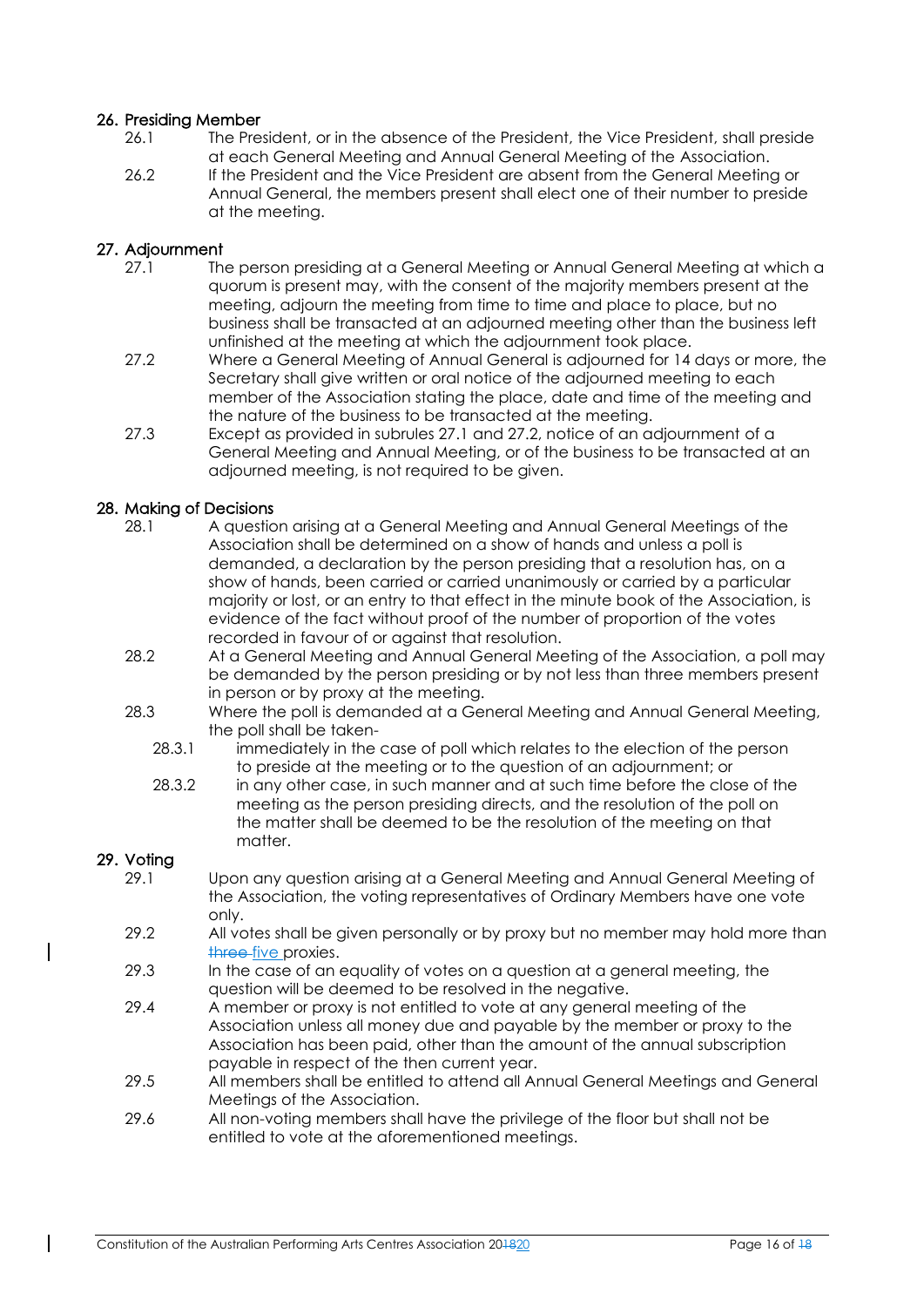## 30. Appointment of Proxies

- 30.1 Each Ordinary member shall be entitled to appoint another Ordinary member as proxy by notice give to the Secretary no later than immediately prior to the commencement of the meetings in respect of which the proxy is appointed.
- 30.2 The notice appointing the proxy shall be in the form set out in Appendix 1 to these rules or such form as determined by the Board from time to time.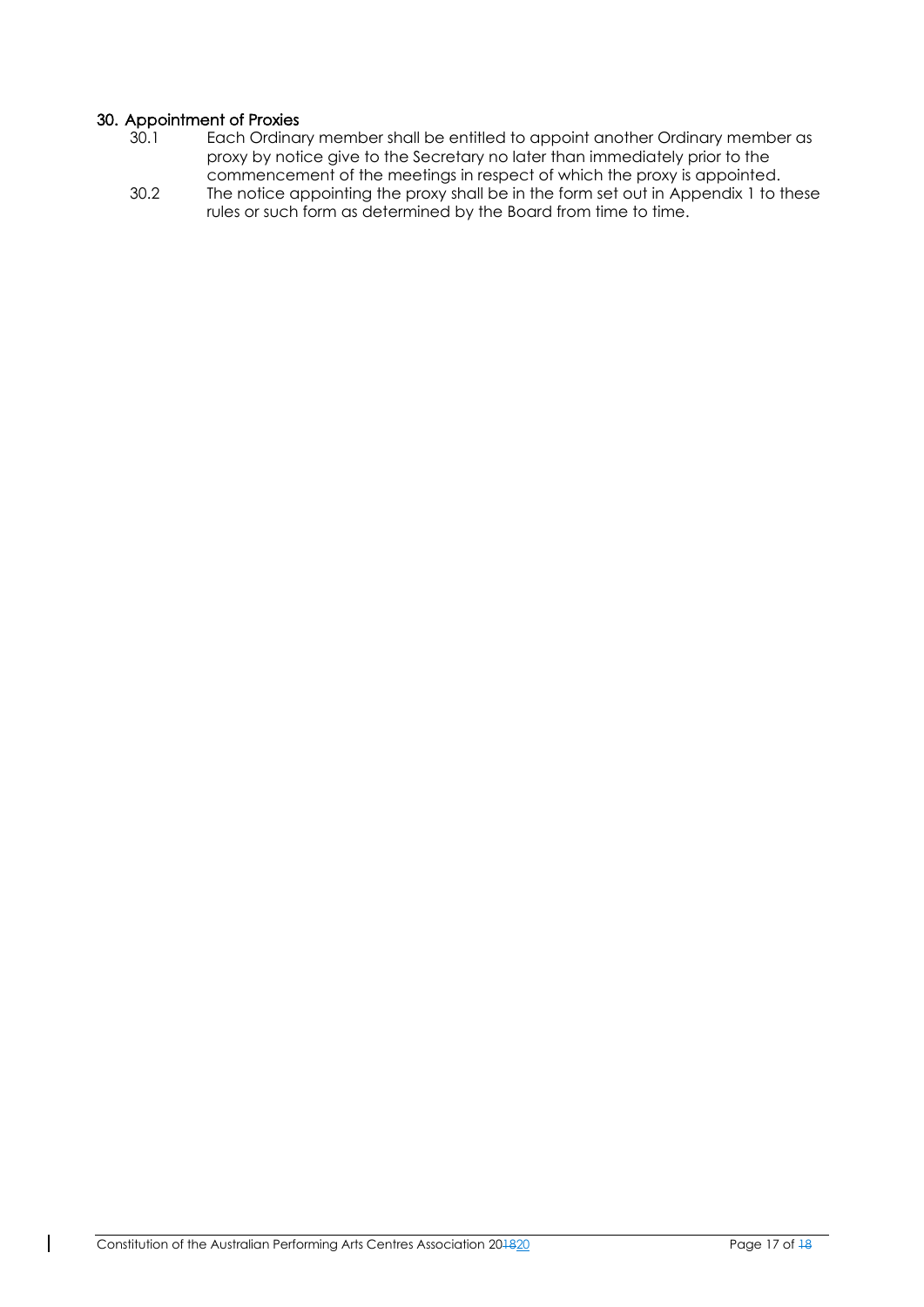# PART 5 – MISCELLANEOUS

### 31. Funds – Source

- 31.1 The funds of the Association shall be derived from annual subscriptions of members, donations and, subject to any resolution passed by the Association in General Meeting and subject to section 114 of the Act, such other sources as the Board of Management determines.
- 31.2 All money received by the Association shall be deposited as soon as practicable and without deduction to the Association's bank account.
- 31.3 The Association shall, as soon as practicable after receiving any money, issue an appropriate receipt.

### 32. Funds - Management

- 32.1 Subject to any resolution passed by the Association in general meeting, the funds of the Association shall be used in pursuance of the objects of the Association in such a manner as the Board of Management determines.
- 32.2 All cheques, drafts, bills of exchange, promissory notes and other negotiable instruments shall be signed by such persons, as the Board of Management shall from time to time nominate for that purpose.
- 32.3 No cheques shall be drawn on the Association's bank account or accounts except for the payment of expenditure that has been approved or ratified by the Board of Management.
- 32.4 True accounts shall be kept:<br>32.4.1 of all sums of money rece
	- of all sums of money received and expended by the Association and the manner of which the receipt or expenditure takes place.
	- 32.4.2 Of the property, credits and liabilities of the Association.

### 33. Alteration of Objects and Rules

33.1 Neither the objects of the Association referred to in section 29 of the Act nor these rules shall be altered except in accordance with the Act. Any proposed special resolution shall be subject to at least 28 days notice being given in writing to the Secretary to all voting representatives of Ordinary Members and must be carried by a two-thirds majority of voting representatives of Ordinary Members present personally or by proxy and voting.

## 34. Common Seal

- 34.1 The common seal of the Association shall be kept in the custody of the Secretary.
- 34.2 The common seal shall not be affixed to any instrument except by the authority of the Board of Management and the affixing of the common seal shall be attested by the signatures of two members of the Board of Management or one member of the Board of Management and of the Public Officer or such person as the Board of Management may appoint to that purpose and that attestation is sufficient for all purposes that the seal was affixed by the authority of the Board of Management.
- 34.3 The seal of the Association shall be in the form of a rubber stamp inscribed with the name if the Association encircling the word "seal".

34.334.4 The Association may execute a document without using the common seal if the document is signed by 2 members of the Board of Management.

### 35. Custody of Books

35.1 Subject to this Act, the regulations and these rules, the Secretary shall keep in his or her control all records, and other documents or securities relating to the Association.

### 36. Inspection of Books

 $\overline{\phantom{a}}$ 

36.1 The records, books and other documents of the Association shall be open to inspection at a place in the territory, free of charge, by a member of the Association at any reasonable hour.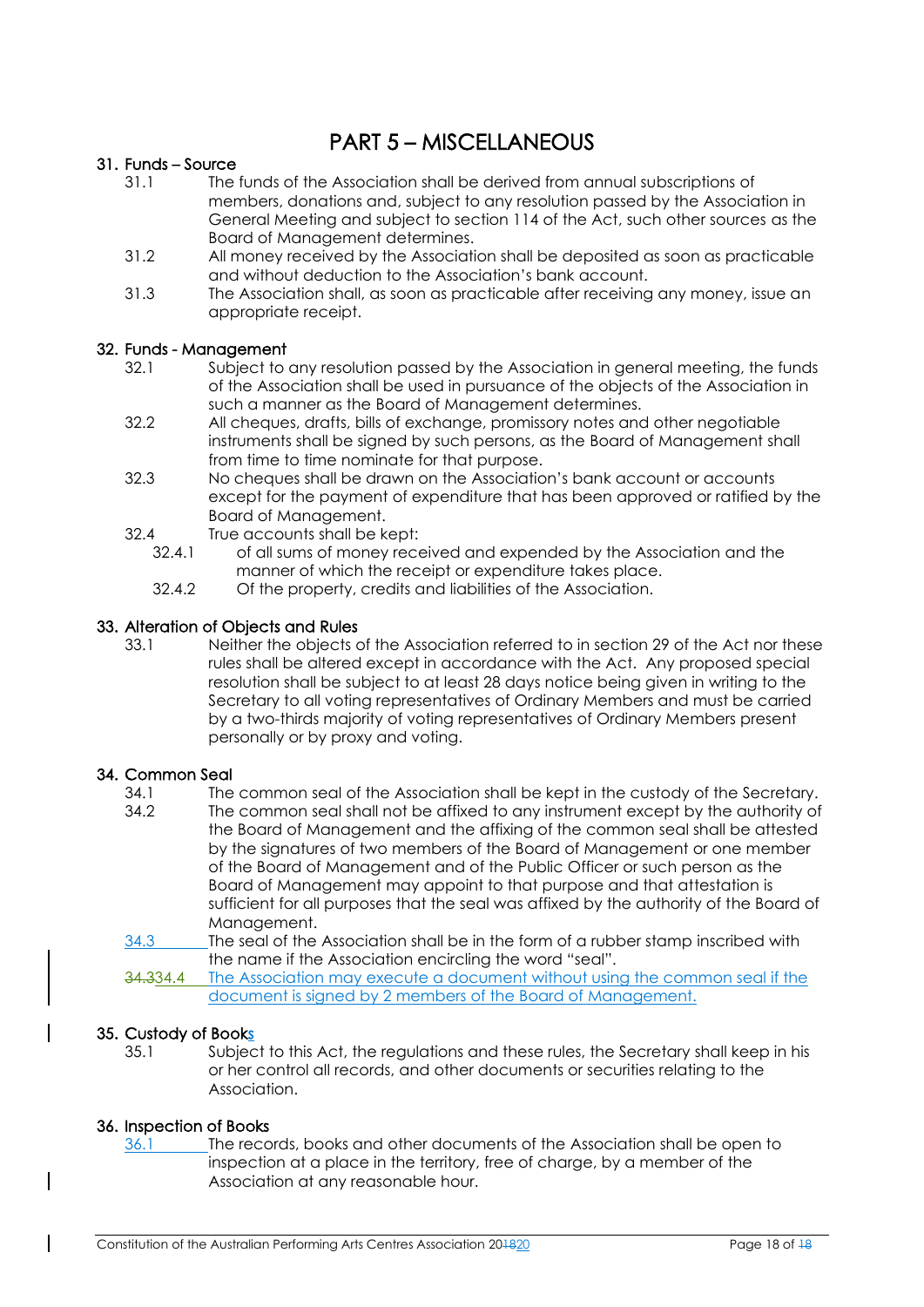- 36.2 Subject to clause 36.3, on the request of a member the Association must give the member a copy of any document if required by the Act or these rules.
- 36.3 The Board of Management may refuse to provide a copy of any document in accordance with clause 36.2 if it considers that allowing access to the document would be prejudicial to the interests of the Association, or these rules provide for the Board of Management to refuse to provide a copy.

### 37. Service of Notices

- 37.1 For the purpose of these rules, a notice may be served by on behalf of the Association upon any member at the members address shown in the registrar of members.
- 37.2 Where a document is sent to a person by properly addressing, prepaying and posting it the person a letter containing the document, the document shall unless the contrary is proved, be deemed for the purpose of these rules to have been served on the person at the time at which the letter would have been delivered in the ordinary course of post.

### 38. Surplus Property

38.1 If upon winding up or dissolution of the Association there remains, after satisfaction of all debts and liabilities, any property whatsoever, a fund, authority or institution must be nominated by the Board of Management to receive that property. The fund authority or institution must have objects similar to the objects of the Association, and be a fund, authority or institution approved by the Commissioner of Taxation as a fund, authority or institution referred to in subsection 78 (4) of the income tax act 1936. The property that remains, after the satisfaction of the Association's debts and liabilities, shall not be paid or distributed among the members of the Association. Such property must be given or transferred to the above mentioned fund, authority or institution.

### 39. Dissolution

30.3 The Association may be dissolved by a resolution passed by a majority of not less than two thirds of members present in person or by proxy at a Special General meeting called for that purpose. The provision of subrule relating to ballot by postal or data transfer means shall not apply in regard to voting on dissolution. 30.4 Twenty-eight days notice shall be given to all members of the Association of any

proposal for dissolution of the Association.

### 40. Public Officer

- 40.1 The Board of Management shall appoint a person of at least 18 years of age and who resides in the Australian Capital Territory to be the Public Officer in accordance with the Act in particular regulations 57,58,59 and 64.
- 40.2 If the office of Public Officer becomes vacant the Board of Management shall within 14 days after the vacancy occurred, appoint some other person to be the Public Officer in their place in accordance with the Act.

### 41. Pecuniary Gain

41.1 The Association must always remain a non-profit organisation without distribution to any member or shareholder of any profit or surplus in accordance with the Associations Incorporation's Act 1991.

### 42. Auditor or Reviewer

- 42.1 The Board of Management shall appoint an auditor or reviewer for the Association as prescribed in the act.
- 42.2 The Annual General Meeting shall confirm the Board of Management's appointment of the auditor or reviewer for the financial year following the Annual General Meeting.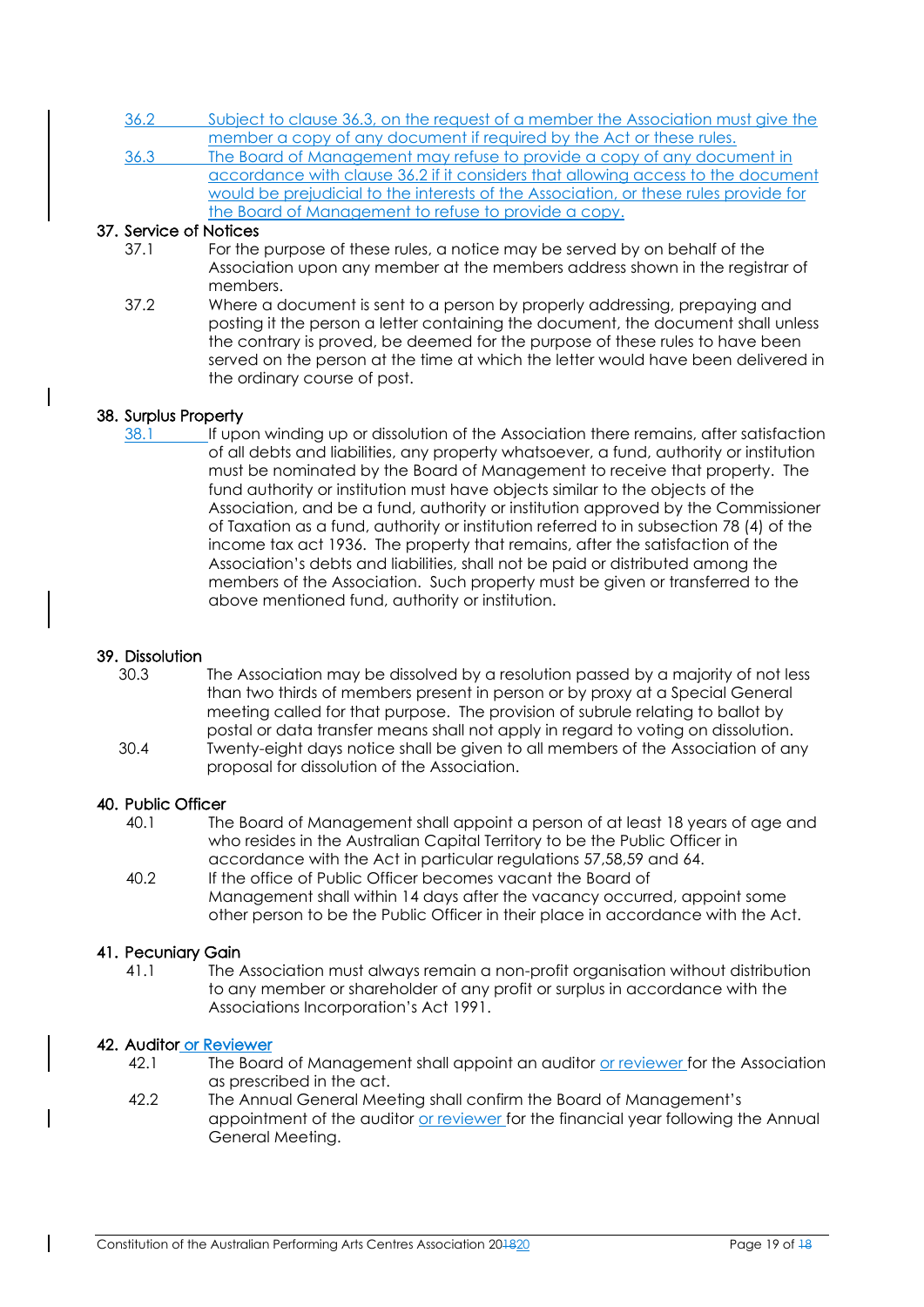### 43. Register of Members

- 43.1 The Secretary shall keep a Register of Members and their voting representatives in which shall be entered the names and addresses of all members of the Association, and any other information required by the Act.
- 43.2 The Subject to clause 43.3 the Register of Members and their voting representatives and books of account of the Association shall be open to the inspection of every member of the Association at all reasonable times and shall be tabled and on display at all Annual General Meetings.
- 43.3 The Board of Management:<br>43.3.1 Must refuse to allow insp
	- Must refuse to allow inspection of the Register under clause 43.2 if allowing inspection would provide access to personal information of a member without the consent of the member, and
		- 43.3.2 May refuse to allow inspection of the Register under clause 43.2 if the Act or these rules provide for the Board of Management to refuse inspection.

#### 44. Income and Property

| 44.1      | The income and property of the Association however derived, shall be applied              |
|-----------|-------------------------------------------------------------------------------------------|
|           | solely towards the promotion of the objectives of the Association and no portion          |
|           | thereof shall be paid of transferred, directly or ef-indirectly, by dividend, bonus or    |
|           | otherwise, to any member of the Association. The Association's investment                 |
|           | portfolio provides ongoing annual income to the Association from interest. The            |
|           | Subject to clause * the base amount of the investment portfolio is defined as             |
|           | \$800,000, and these funds cannot be used by the Association except in the                |
|           | following circumstances:                                                                  |
| 44.2      | For specified projects that deliver future benefits to the organisation, in which case    |
|           | two thirds of the total Board must approve this use.                                      |
| 44.3      | For general operational expenses or for covering annual deficits, in which case a         |
|           | special resolution must be passed by the members at an Annual General Meeting             |
|           | or General meeting in accordance with the rules in Part 4 of this Constitution.           |
| 44.4      | In all cases, no more than 20% of the base amount of the investment portfolio can         |
|           | be expended in one financial year.                                                        |
| 44.5      | In all cases, no more than 30% of the base amount of the investment portfolio can         |
|           | be expended in any four-year period.                                                      |
| 44.6      | Once this 30% expenditure threshold is reached, no further expenditure is                 |
|           | permitted until the investment portfolio is replenished to the base amount of             |
|           | \$800,000.                                                                                |
| 44.7      | The value of the investment portfolio compared to the base amount will be                 |
|           | reported as an agenda item at every annual general meeting.                               |
| 44.8      | The use of funds from the investment portfolio will be reported as an agenda item         |
|           | at the annual meeting for the year the funds were expended.                               |
| 44.944.1  |                                                                                           |
| 44.1044.2 | Not withstanding subrule 44.1, the Association may authorise the payment in good          |
|           | faith to a worker or member of the Association for:                                       |
|           | 44.10.144.2.1 remuneration in return for services actually rendered to the Association by |
|           | the worker or member or for goods supplied to the Association by the worker               |
|           | or member in the ordinary course of business;                                             |
|           | 44.10.244.2.2 interest at current bank overdraft rate on money lent; or                   |
|           | 44.10.344.2.3 a reasonable and proper sum by way of rent for premises let to the          |
|           | Association by the worker or the member.                                                  |
| 44.3      | From the date of the 2020 Special General Meeting the Board of Management                 |
|           | must establish an Operating Reserve Fund in accordance with the Operating                 |
|           | Reserve Policy approved by the Board from time to time and available on the               |
|           | Association's website.                                                                    |
| 44.4      | The Operating Reserve Fund must be recorded in the financial records of the               |
|           | Association and managed in accordance with the Operating Reserve Policy.                  |
|           |                                                                                           |